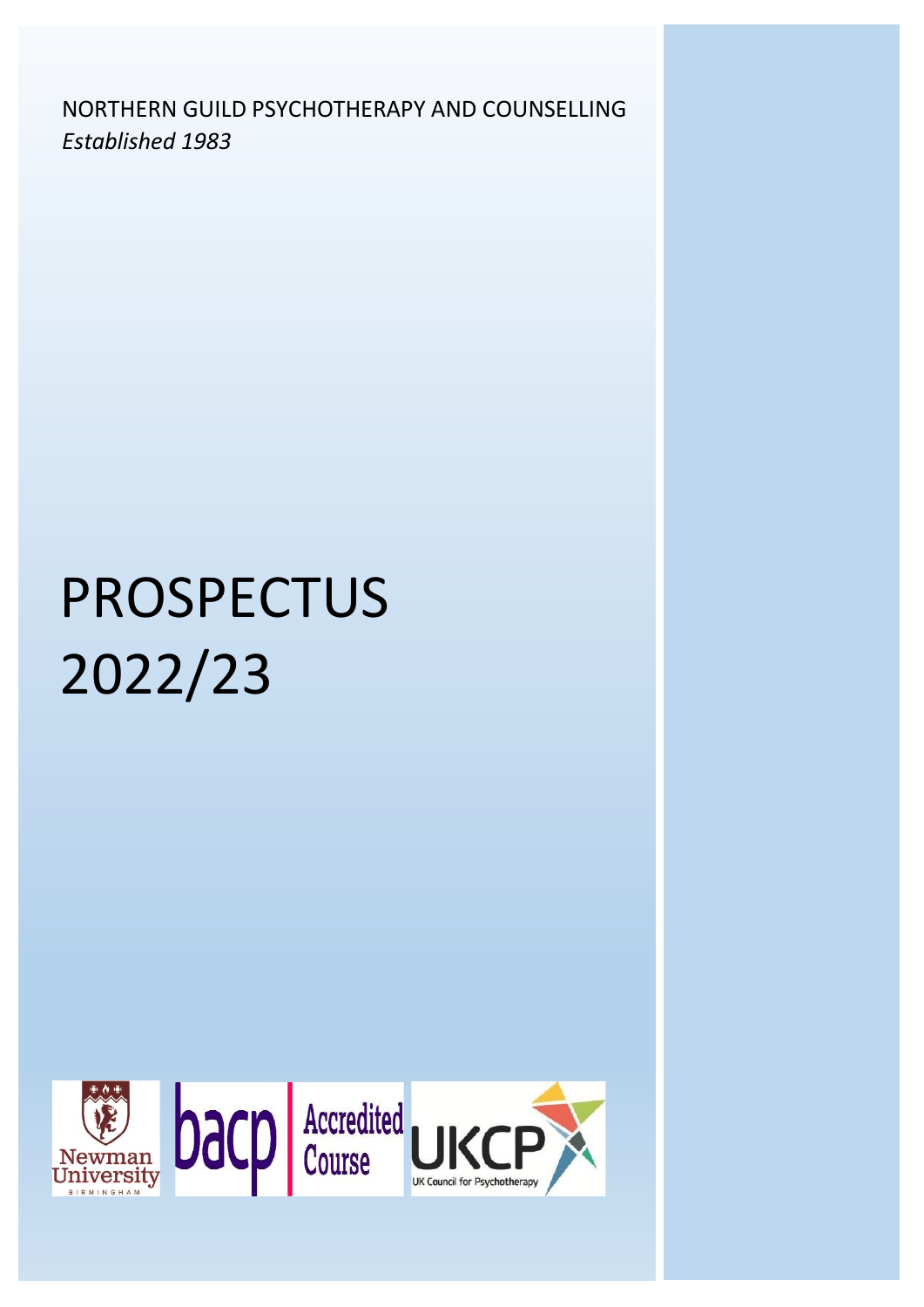## Welcome

## Northern Guild Psychotherapy and Counselling

As one of the leading UK training schools for Psychotherapists and Counsellors the Northern Guild is a professional training organisation that provides qualification routes onto the following Professional Registers:

- United Kingdom Council for Psychotherapy (UKCP)
- British Association for Counselling and Psychotherapy (BACP)

### **Our Masters (MSc) programme provides a route to gaining an academic degree and can be taken alongside our professional training leading to professional qualification.**

If you are looking to develop or enhance a successful career in Counselling or Psychotherapy, the Northern Guild offers a wide range of dynamic and creative courses, overseen by leading practitioners in the field.

With over 35 years in the profession and with affiliations with major governing bodies, placement opportunities and internships, we are confident that our training will provide you with the opportunity to develop a truly satisfying and rewarding career within the profession.

### **Key Features of Northern Guild Training:**

- Vocational
- Professionally Accredited
- Flexible we recognise that some students need Individual Learning Plans and we can develop bespoke training programmes for them. We also support those who may need a break in their studies at some point.
- Community based learning in a friendly, supportive and comfortable environment
- Provided by highly qualified experienced professionals
- Core Training is offered at weekends or weekday evenings to help fit in with your existing arrangements, although some training falls outside of these times.
- Theoretical knowledge, research and practical skills are developed alongside direct experience of working with clients, supported by the supervision process
- The course structure allows you to develop at your own pace
- Recognition of Prior Learning (RPL) enables you to enter training at the right level for you
- Arts based Creative Methods Training
- Cost effective we offer additional qualification options where you are able to obtain two qualifications for a much reduced price.
- Interest free finance options are available.

Please visit our website a[t www.northernguild.org](http://www.northernguild.org/) for further information or call 0191 209 8383.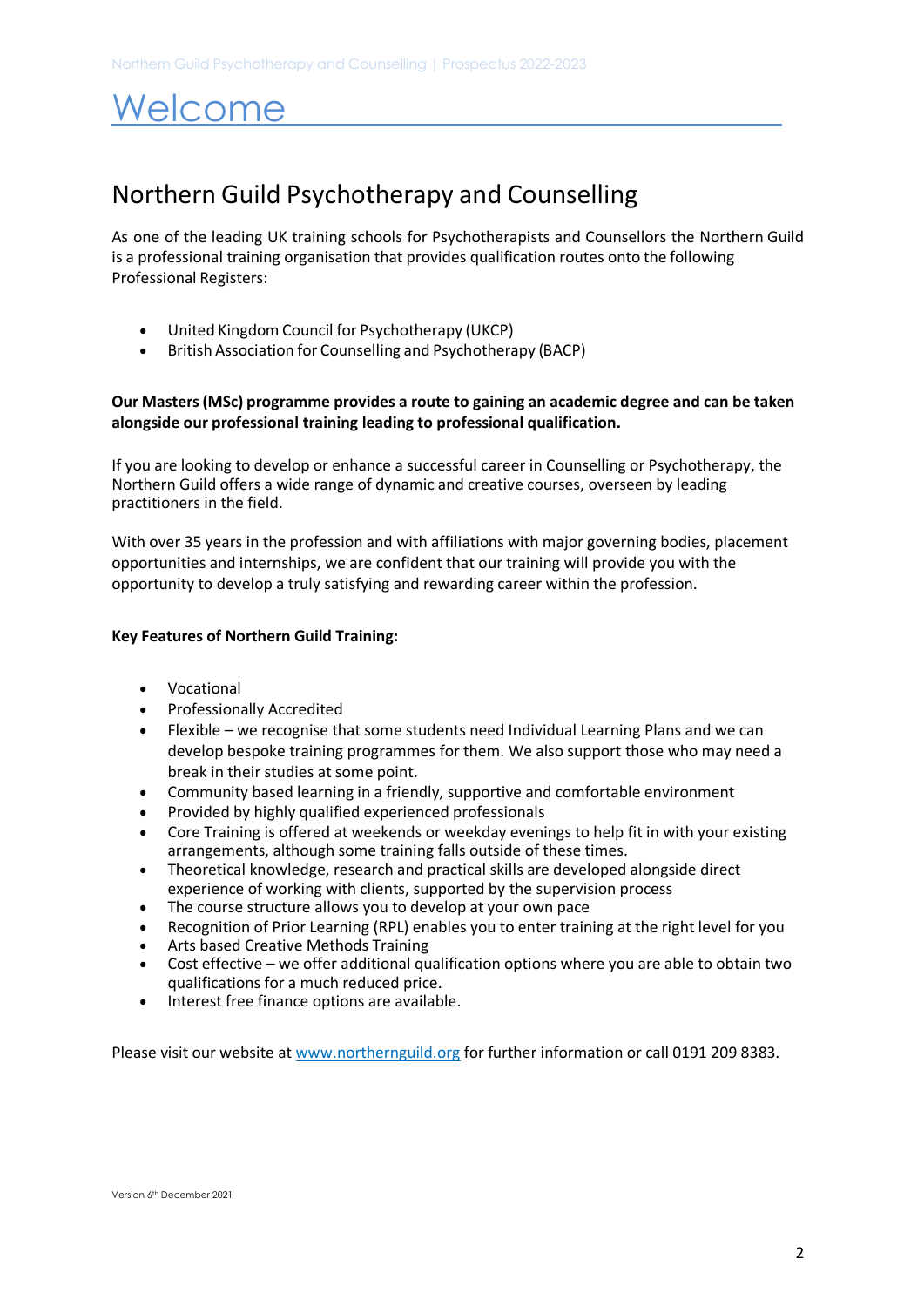## Contents **Contents**

| Diploma in Psychotherapeutic Counselling (Weekday Evening training route)  9                 |  |
|----------------------------------------------------------------------------------------------|--|
|                                                                                              |  |
|                                                                                              |  |
|                                                                                              |  |
| Diploma in Psychotherapeutic Counselling with Children & Young People (Weekend Route) 15     |  |
| Diploma in Psychotherapeutic Counselling with Children & Young People (Evening Newcastle) 17 |  |
|                                                                                              |  |
|                                                                                              |  |
| Conversion Course Post Qualifying Diploma in Child or Young Person Psychotherapy  21         |  |
|                                                                                              |  |
|                                                                                              |  |
|                                                                                              |  |
|                                                                                              |  |
|                                                                                              |  |
|                                                                                              |  |
| Certificate in Clinical Supervision Skills & Diploma in Clinical Supervision Skills  27      |  |
|                                                                                              |  |
|                                                                                              |  |
|                                                                                              |  |
|                                                                                              |  |
|                                                                                              |  |
|                                                                                              |  |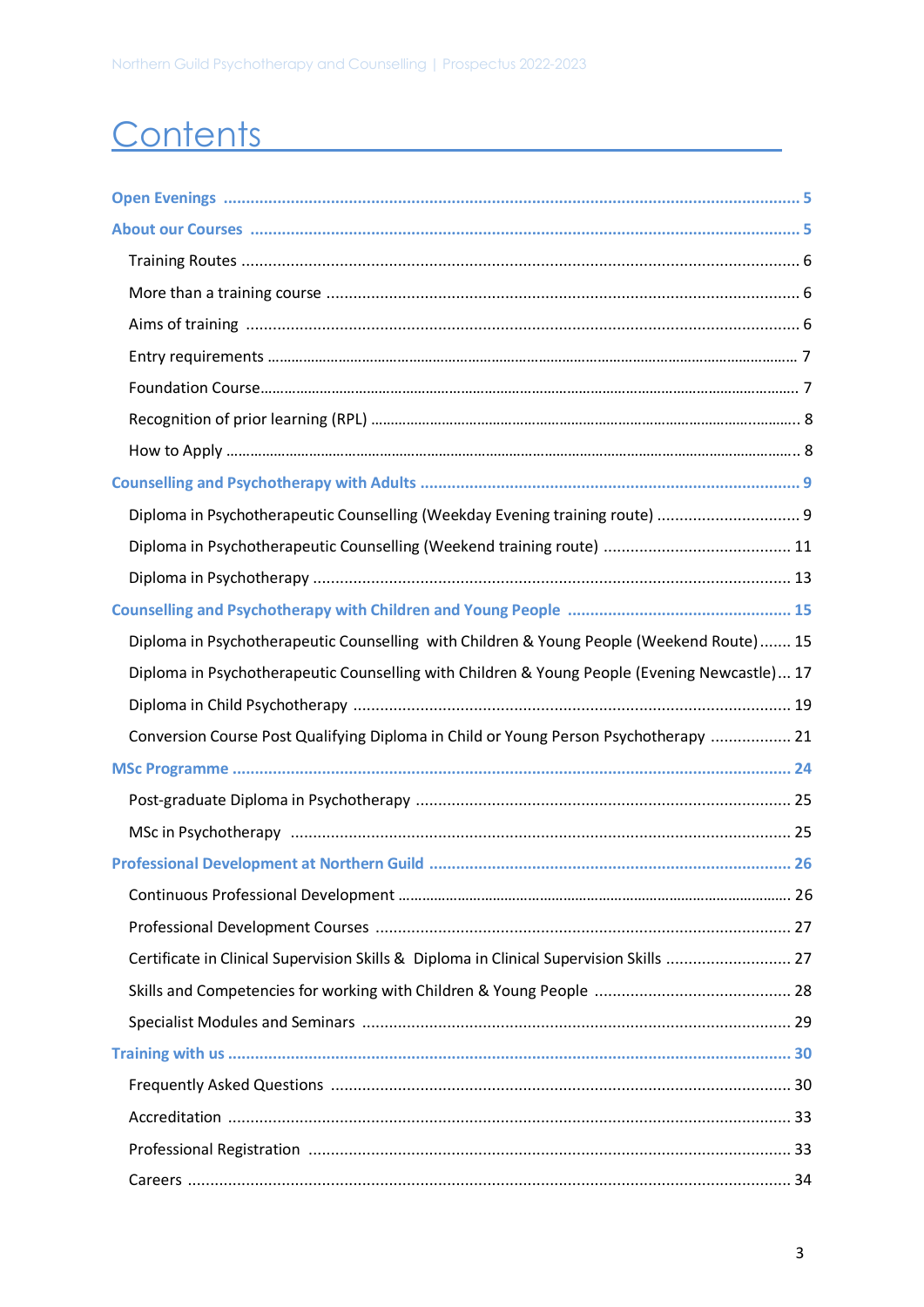### Northern Guild Psychotherapy and Counselling | Prospectus 2022-2023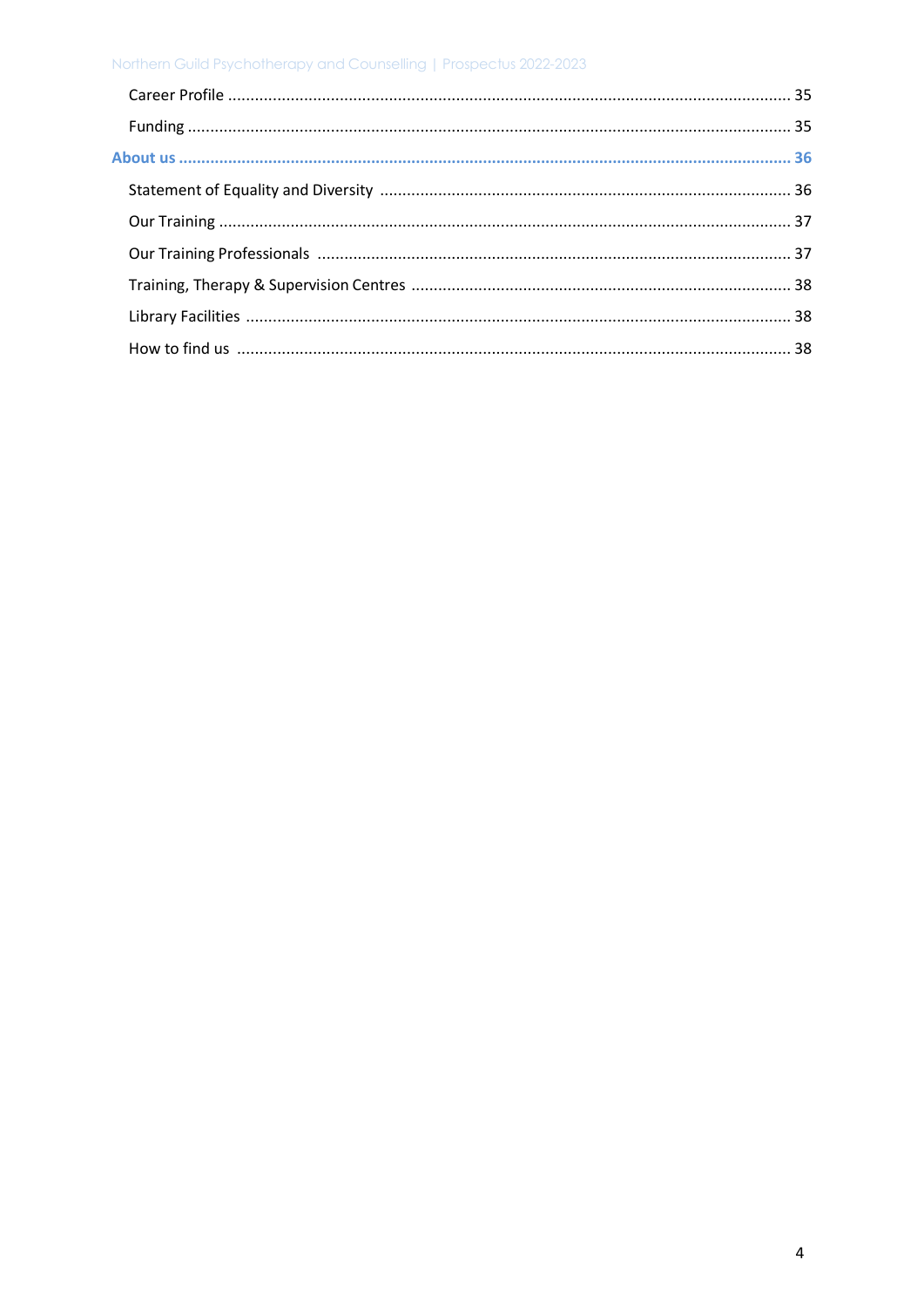## Open Evenings

There's no better way to find out about our training and study programmes in counselling and psychotherapy than to come and visit us on one of our Open Evenings. These are sometimes held online via Zoom.

Northern Guild Open Evenings usually give you the opportunity to meet with current students, tutors and some of the leading professionals within the field of psychotherapy and counselling. To register your place, please contact us or visit our website.

- Experience the atmosphere and ambience of the Northern Guild
- Meet our training team
- Talk with current students
- Find out about the latest course developments
- Receive advice on the best training route for you
- Speak to our Finance Manager for advice on costs and funding
- Get answers to any other questions that you may have

## About our Courses

The Northern Guild's professional training carries a reputation for excellence and as such is highly regarded. We specialise in training for a new career that targets Accreditation and Registration with the relevant professional bodies on qualification. Our courses are designed to meet a range of vocational needs.

We provide structured in-depth training modules that couple vocational learning with academic rigour and clinical skills, taught in a supportive environment that facilitates personal and professional development. Graduates are equipped and appropriately qualified to embark on a career path in the field of psychological therapies to work at the highest level appropriate to the qualification.

The curriculum is regularly updated to keep pace with developments in the field. The latest research findings – in areas such as neuroscience, emotions and behaviour, child development and human interaction – are integrated into the taught material so that you can be assured of current and informed training, at the cutting edge of the integration of the humanities, art and science.

The teaching and supervision of clinical skills and clinical practice is based on well-evidenced best practice and Northern Guild therapists and supervisors are experienced in a diverse range of fields and therapeutic modalities. We also offer a wide range of short courses and workshops that can be used to widen your skills base, for personal development and to meet the requirements of continuing professional development (CPD).

When you choose to train at the Northern Guild you can expect to embark on not just a rigorous professional training but also on a profound personal journey of self-discovery.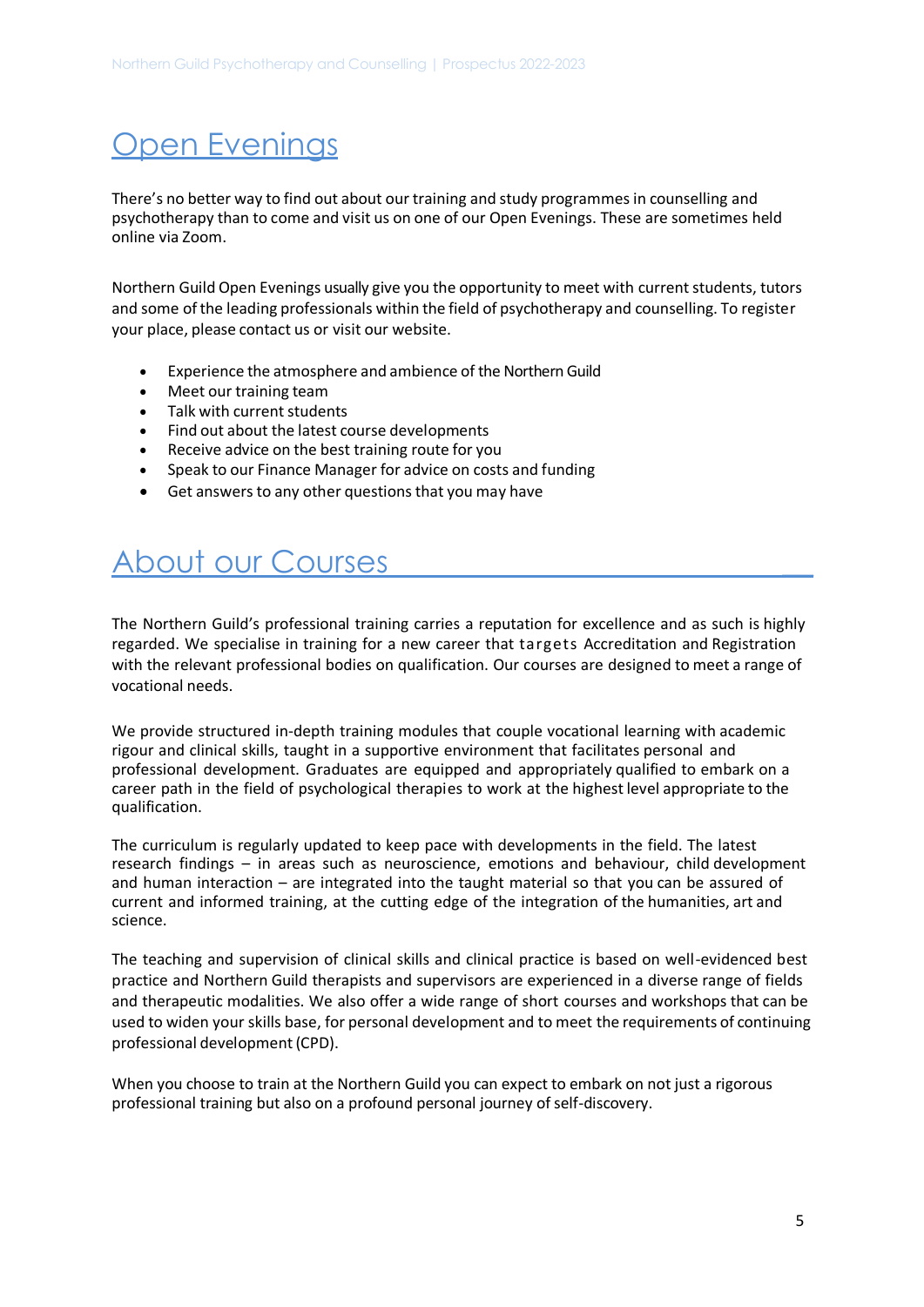## About our Courses

### **Training Routes**

Here at the Northern Guild we offer flexible training to ensure that you are able to gain the necessary professional qualifications and skills needed to work as a fully registered counsellor or psychotherapist in your chosen field of application.

There are a number of possible pathways to professional registration and you can discuss the various options with us if you need further information.

Each course that we offer runs with some flexibility and there is room for building on your own interests or previous learning and experience. Most of our Diploma courses lead to professional registration, once the course has been successfully completed and all professional requirements met.

The two main routes are Counselling and Psychotherapy, which can be taken separately, or combined by Dual Registering.

Once you have successfully completed your training and are a practicing counsellor or psychotherapist, the learning doesn't just stop there. As well as meeting on-going Professional Development requirements, you may wish to expand your skill base and qualifications further. With all the courses and Continuing Professional Development (CPD) opportunities we offer at the Northern Guild, you will normally be able to find something to challenge and interest you.

## **More than a training course**

We also have a stimulating social aspect within Northern Guild, not just for students but also for colleagues and friends of Northern Guild. From a regular book club to an annual end of term graduation followed by summer party. Events are constantly being updated, so check the website for details or contact us to be added to the mailing list.

## **Aims of training**

The aims of our training are:

- To provide quality in-depth training leading to professional registration
- To train to a standard that equips you to work competently as a fully qualified professional
- To facilitate personal and professional development
- To offer arts based creative methods training
- To develop an understanding of research and cutting edge theory
- To provide community based learning in a friendly supportive environment
- To develop opportunities to specialise in a range of areas of work

Career satisfaction and the desire to help others are often quoted as the key reasons why individuals choose to train as a counsellor or psychotherapist. It is important to us that our aims are aligned to meetings these objectives.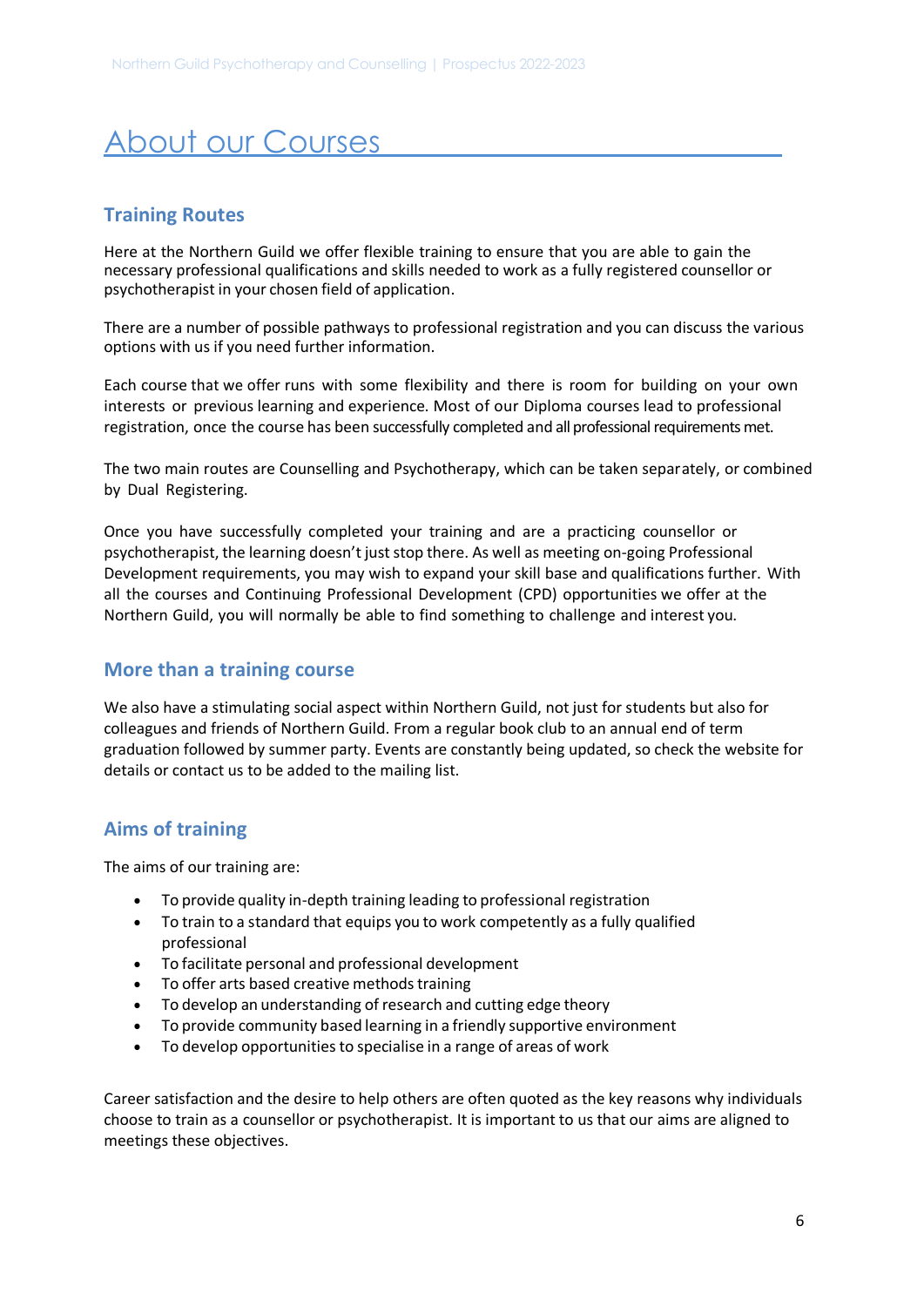## About our Courses

## **Entry Requirements**

There are no specific academic entry requirements for our **Counselling** Diploma courses. Those who enter our training have a desire for personal development and an aim to help improve the lives of others.

To be well-suited for our training you should have:

- Suitable personal qualities evidenced by written references and a genuine interest in working with people
- A personal value system in keeping with the philosophy of the training, including an open attitude towards all people
- Personal and emotional resilience, the ability to respond to and cope with challenges
- Ability to self-reflect and respond to personal challenge
- Ability to be flexible, responsive and non-defensive
- An ability to study at a higher educational level. This may take the form of a vocational or academic qualification in a related field, and/or equivalent life and work experience
- A willingness to undergo an enhanced DBS check and any other statutory checks required by your placement providers

In addition to the above, there are more specific entry requirements for the Diploma in **Psychotherapy** as follows:

- Graduate level competence. This may take the form of a relevant degree or equivalent vocational qualification in a related field, and/or equivalent life and work experience
- Some understanding of therapeutic work
- Relevant experience of working with people and a genuine interest in working with them

The entry requirements for our **MSc training route** are detailed in the "MSc Programme" section of this Prospectus.

For all courses, evidence of English language competence is required (e.g. IELTS level 6.5 with a minimum of 6.00 in each subtest).

We have a policy of flexibility and will be pleased to discuss with candidates how they can meet our entry requirements.Northern Guild has an equality and diversity policy available on request.

## **Foundation Course: Counselling and Psychotherapy**

The first year of all of our training courses is the Foundation Year. However, we also offer a one-year Foundation course which is very similar to the Foundation Year.

This training course enables you to familiarise yourself with the theory and practice of counselling and psychotherapy. It also enables you to **make an informed choice about which route and course of training is the best fit to meet your needs and chosen career pathway**. The Foundation Course does not require that you begin a supervised clinical placement. The syllabus does specify that you need to complete 35 hours of training therapy during the year.

Successful completion of this course results in the award of the Foundation Certificate in Counselling and the offer of a place, to suitable candidates, onto year 2 of the full professional training route.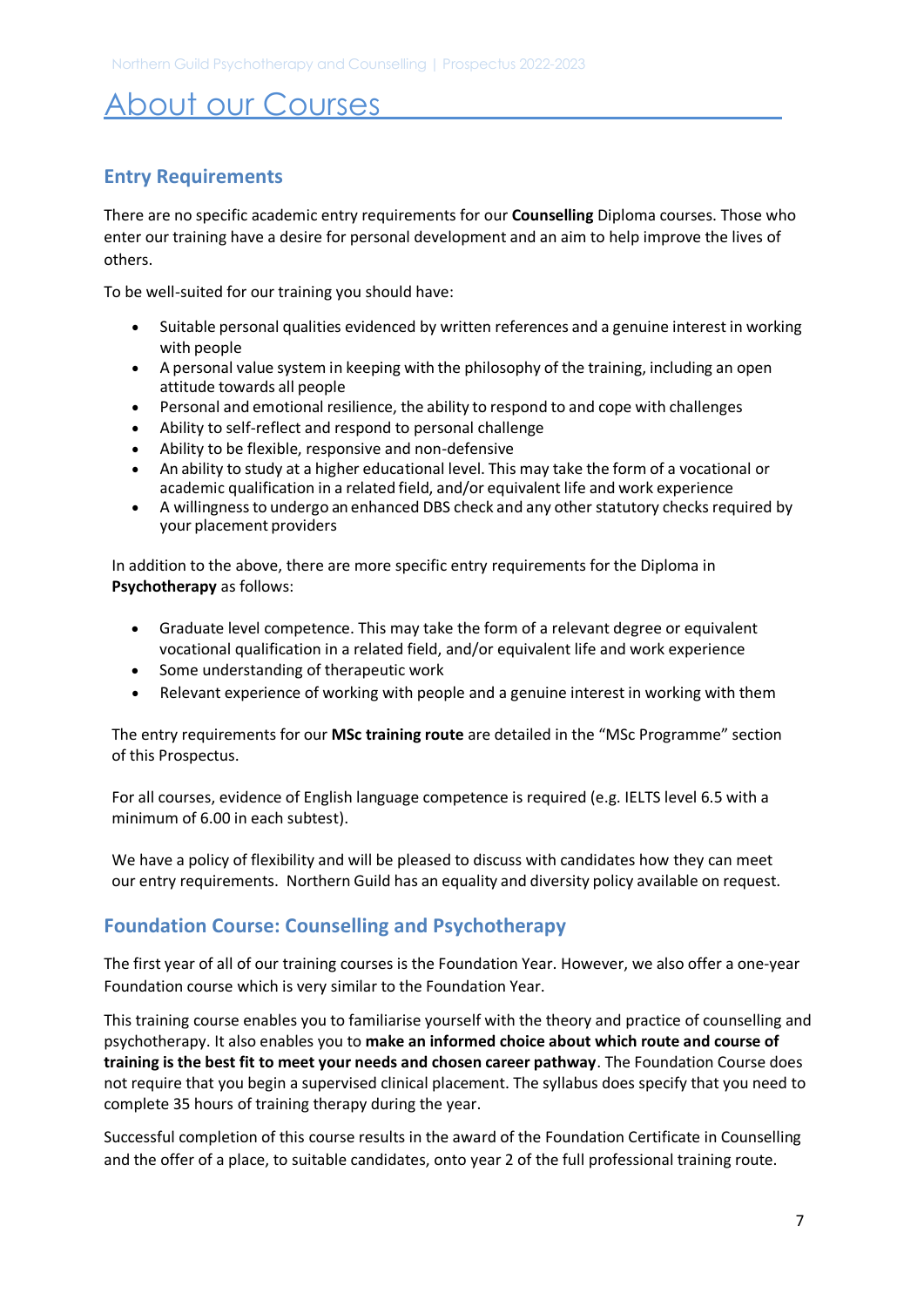## About our Courses

## **Recognition of prior learning (RPL)**

We welcome candidates who have undertaken training elsewhere or who are already practicing as a non-accredited counsellor / psychotherapist. You may be exempted from some of the taught part of one of our UKCP accredited training courses. This may mean that the cost of your training is significantly reduced. However, there are some initial costs which cover the professional fees relating to evaluating and assessing your prior learning and to developing and formalizing a bespoke training programme. Unfortunately we are not able to offer RPL to count toward BACP accredited courses. If you think that your previous learning may qualify you for RPL then please contact us.

## **How to Apply**

Applications for our courses can be made online via our website or by completing a paper application form. Introduction to Training days and interviews are held throughout the academic year. We allocate places to successful candidates as soon after interview as possible; courses do fill up throughout the year. Places are limited so **early application is strongly recommended**. If you are thinking of applying later in the year, please do get in touch by sending an email to [courses@northernguild.org](mailto:courses@northernguild.org) - we may still have space on your chosen course.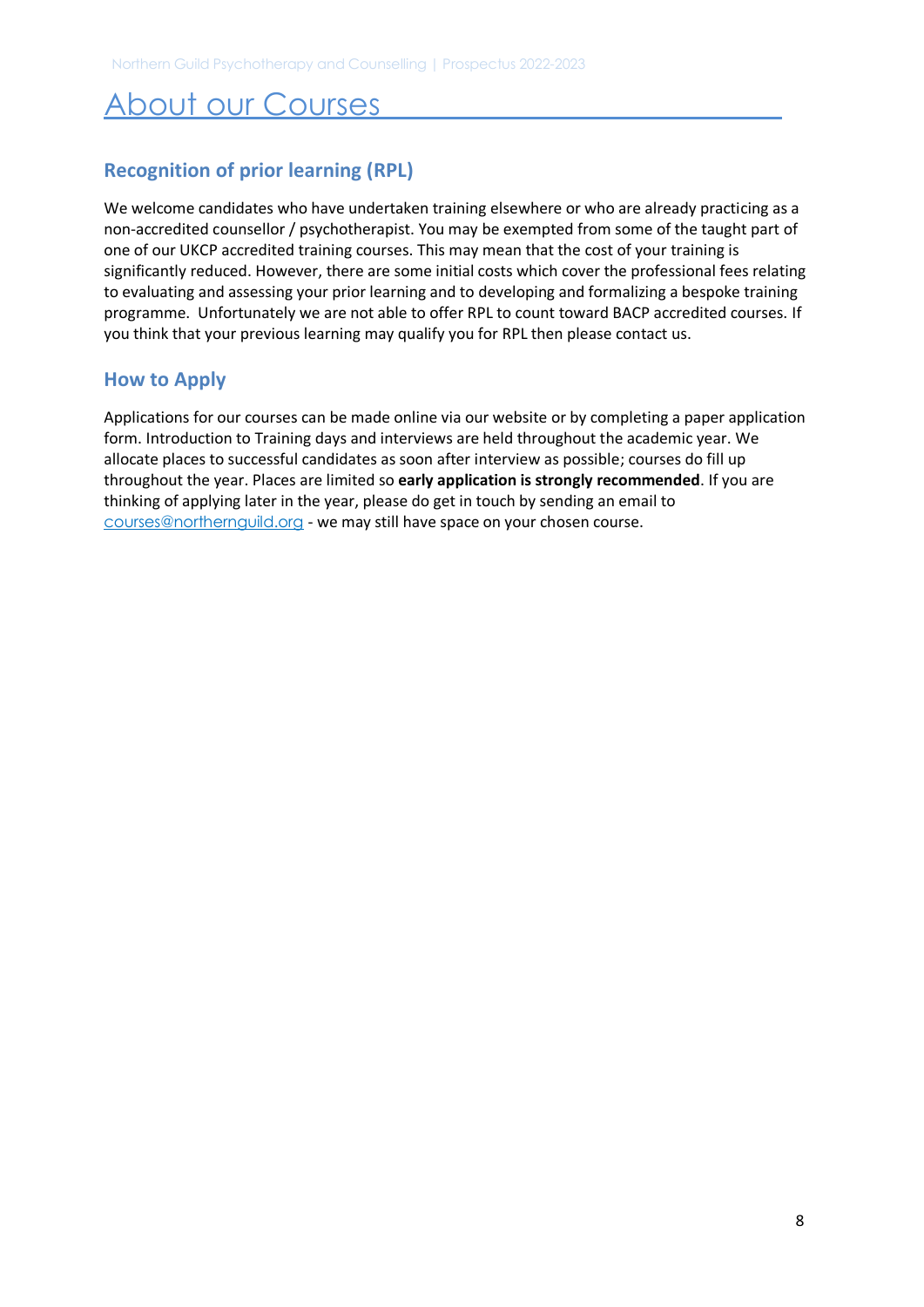## <span id="page-8-0"></span>**Diploma in Psychotherapeutic Counselling (DPC Evening route)**

The Diploma in Psychotherapeutic Counselling (DPC) is a cost-effective training course which mainly runs over weekday evenings and is designed for those seeking to become professionally accredited counsellors. It is also relevant for individuals who may wish to develop and expand advanced counselling skills within either work or vocational settings. You may also apply to progress on to the Diploma in Psychotherapy training programme at the relevant point.

## **BACP Accredited Course**

On successful completion of this course you will be awarded the BACP accredited Diploma in Psychotherapeutic Counselling.

## **UKCP Accredited Course**



A further year of supervised counselling practice and CPD (Continuing Professional Development) can lead to registration as a UKCP Registered Psychotherapeutic Counsellor. To be eligible for UKCP registration the Counsellor must have completed 450 hours of supervised counselling practice in line with UKCP training requirements.

## **Further Course Information**

- $\bullet$  Mainly weekday evening training  $\bullet$  5.00pm 9.00 pm  $\bullet$  Some daytime workshops
- Two-year taught course Newcastle Centre

### **This course aims to:**

- Provide quality, in-depth Psychotherapeutic Counsellor training leading to professional registration
- Provide community-based learning in a supportive and comfortable environment
- Train students to a standard that equips them to work competently as a fully qualified professional PsychotherapeuticCounsellor
- Facilitate personal and professional development
- Develop an understanding of research
- Develop opportunities to specialise in a range of work areas

#### **Course Requirements:**

- Attendance at core training sessions (usually one evening per week during term time)
- Prescribed reading & written assignments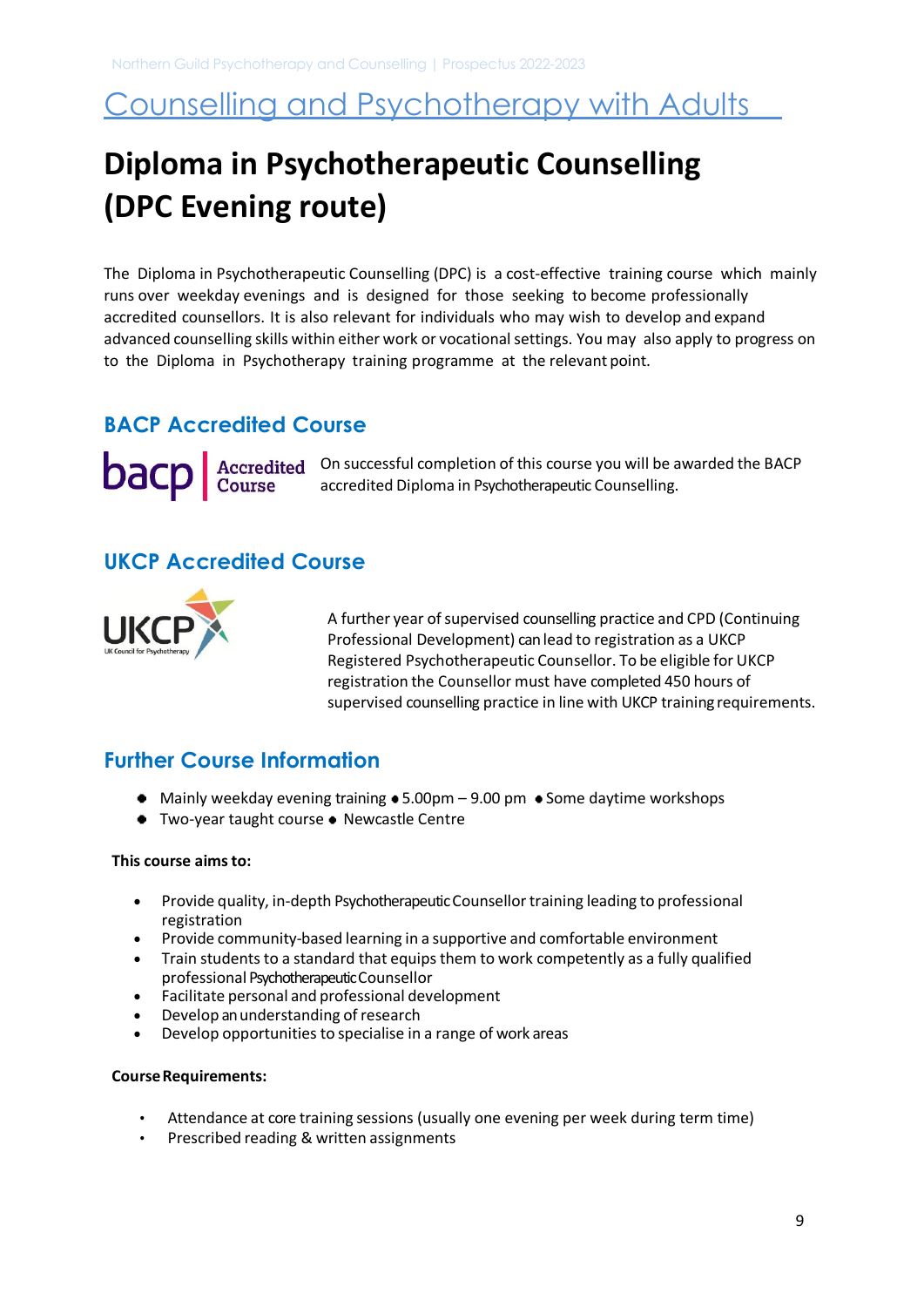- Attend the workshops (specialist modules):
	- o Introduction to Therapeutic Practice (3 days)
	- o The Journey of Life (3 days)
	- o Imagery (3 days)
	- o DPC Intensive Module 1 (2 days)
	- o Researching Counselling & Psychotherapy (3 days)
	- o Advanced Reflective Practice Module (3 days)
	- o DPC Intensive Module 2 (2 days)
- Complete a minimum of 150 hours of supervised Counselling Practice (BACP); *there are additional requirements for UKCP registration.*
- Supervision requirement throughout training until qualification; this is expected to be a minimum of 45 hours.
- Counselling Practice Assessments
- Ongoing Therapy requirement throughout training; a minimum of 35 hours per year is required until qualification; for each of the first two years 20 hours of this requirement will be met by attending a regular personal development group
- Online safeguarding training and online data protection training
- Maintenance of a personal and professional journal, including client/supervision log
- Final Written Assessment.
- Final Oral Assessment undertaken after all practical requirements have been satisfactorily completed.

### **Fees**

Please refer to our Tuition Fees Guide for full details. This can be downloaded from our website or emailed to you upon request.

### **Syllabus**

Details of the syllabus will be available upon request following your interview.

### **Progression**

At the end of this training you may apply to join the Diploma in Psychotherapy (DiP) course. To do this you can register toward the end of your second year. Students then join a consolidation year group (year 3) in order to build up their practice hours and be better prepared to enter their final year of formal training (year 4).

### **Entry onto the United Kingdom Council for Psychotherapy (UKCP) Register**

Twelve months following satisfactory completion of this DPC course, graduates may be eligible for entry on to the UKCP Register as a Psychotherapeutic Counsellor. In order to do so they must have completed a minimum of 450 hours of counselling practice supervised by Northern Guild and have met all other UKCP requirements.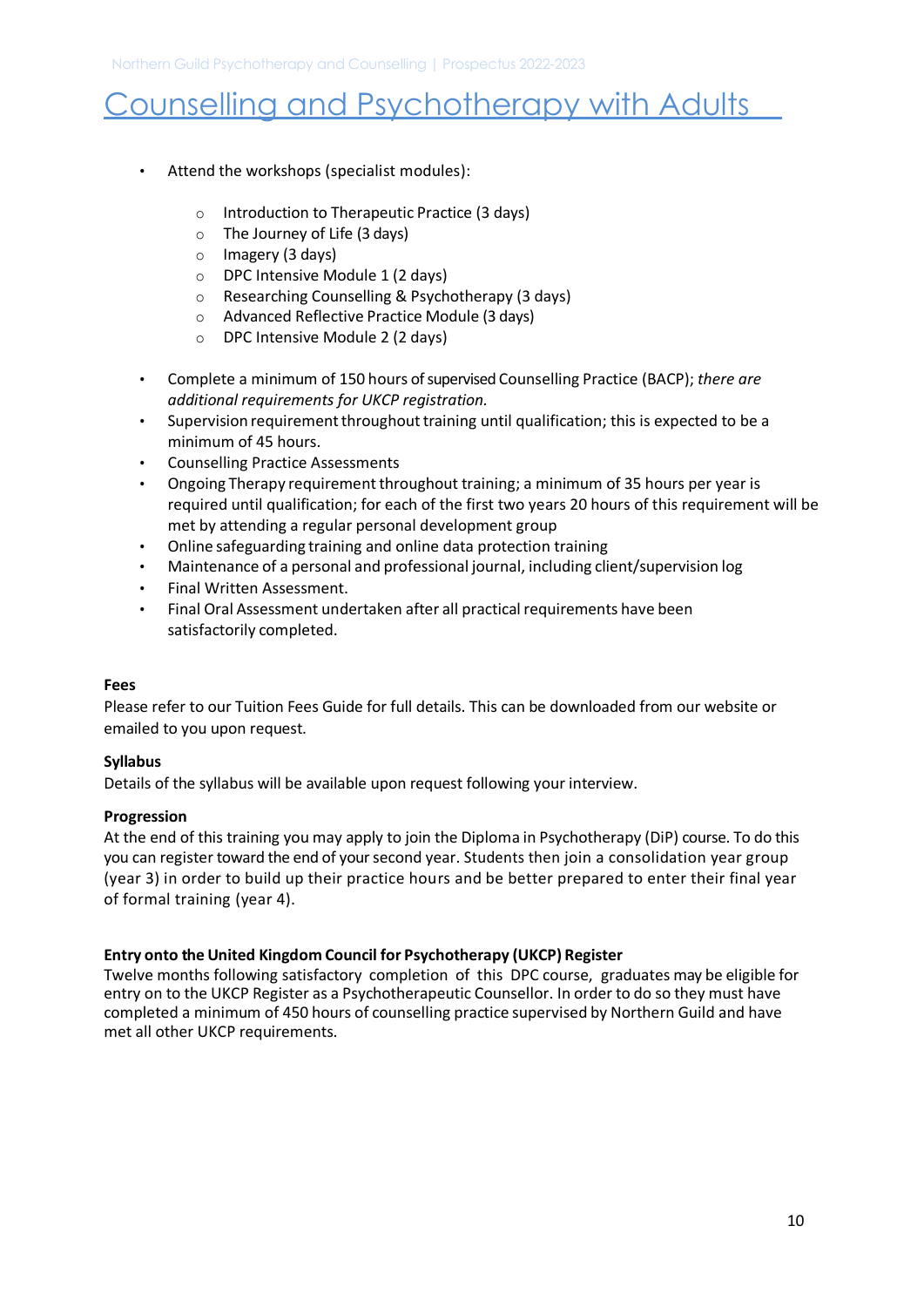## <span id="page-10-0"></span>**Diploma in Psychotherapeutic Counselling (DPC Weekend Training Route)**

The Diploma in Psychotherapeutic Counselling (DPC) course is a cost effective, manageable training route which is designed for those seeking to become professionally accredited counsellors. It is also relevant for individuals who may wish to develop and expand advanced counselling skills within either work or vocational settings. Trainees who meet the entry criteria may progress to the Diploma in Psychotherapy training programme at the appropriate point.

## **BACP Accredited Course**

On successful completion of this weekend training route you will be awarded the BACP accredited Diploma in Psychotherapeutic Counselling.

## **UKCP Accredited Course**



This course is also **accredited** by UKCP and can lead to registration as a UKCP Registered Psychotherapeutic Counsellor. To be eligible for UKCP registration the trainee must meet specific requirements, including 450 hours of supervised counselling practice.

## **Further Course Information**

Three-year taught course  $\bullet$  Mainly weekend training  $\bullet$  10 months per year plus workshops Choose our Newcastle or Teesside training Centre, although most workshops are in Newcastle Some workshops occur during the week as some are 3 days or longer.

#### **This course aims to:**

- Provide quality, in-depth Psychotherapeutic Counsellor training leading to professional registration
- Provide community based learning in a supportive and comfortable environment
- Train students to a standard that equips them to work competently as a fully qualified professional Psychotherapeutic Counsellor
- Facilitate personal and professional development
- Develop an understanding ofresearch and cutting edge theory
- Develop opportunities to specialise in a range of areas of work

#### **Course Requirements:**

- Attendance at core weekend training sessions (10 weekends per year)
- Prescribed reading & written assignments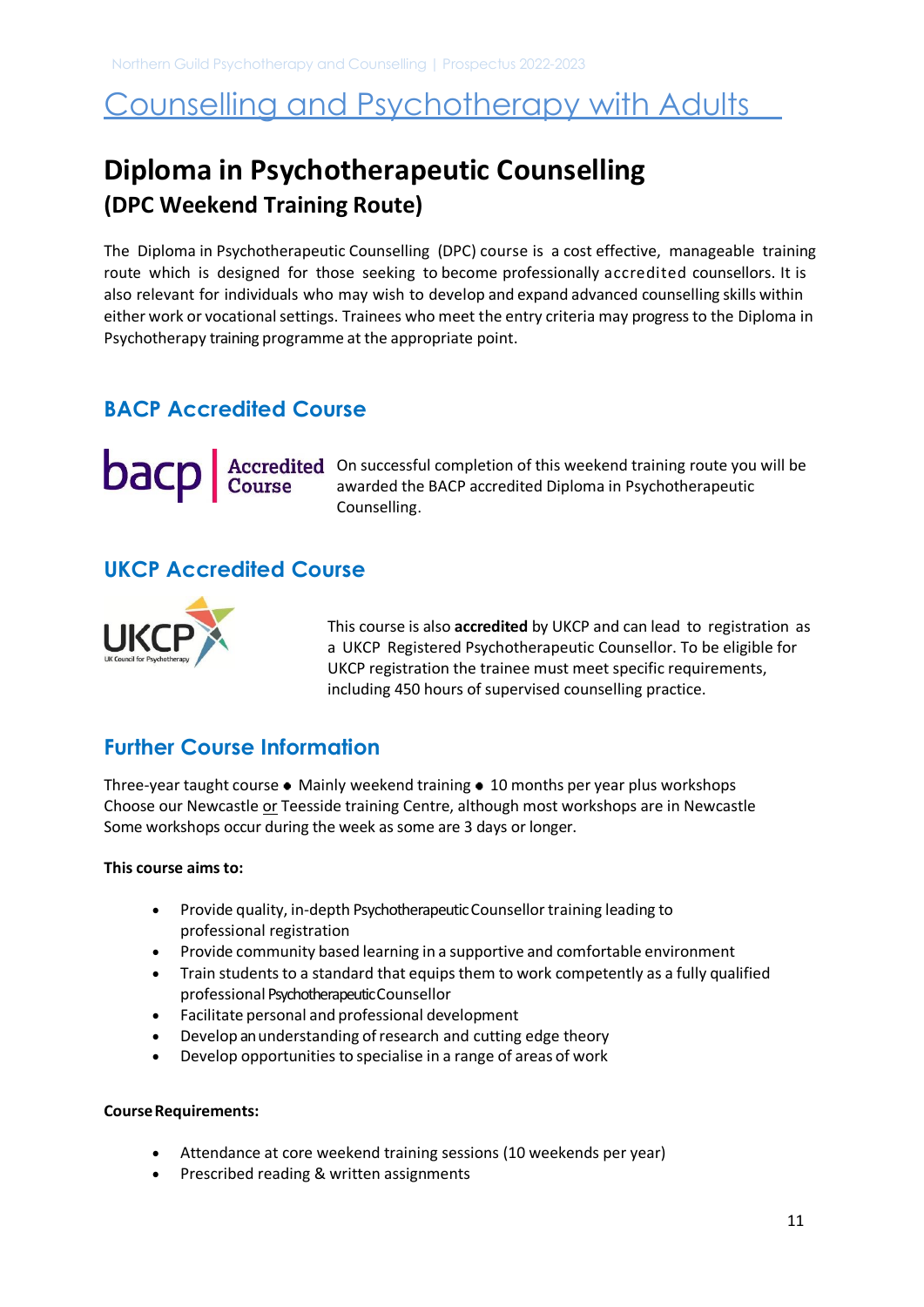- Attend the workshops (specialist modules):
	- o Introduction to Therapeutic Practice (3 days)
	- o The Journey of Life (3 days)
	- o Imagery (3 days)
	- o Researching Counselling & Psychotherapy (3 days)
- Attend termly tutorials
- Complete 150 hours of supervised Counselling Practice (BACP) or 450 hours of supervised counselling practice (UKCP)
- Continuing supervised counselling work with clients
- Counselling supervision requirement throughout training until qualification; this is expected to be a minimum of 50 hours.
- Online safeguarding training and online data protection training
- Ongoing Therapy requirement throughout training; a minimum of 35 hours per year is required until qualification; for each of the first two years 20 hours of this requirement will be met by attending a regular personal development group
- Counselling practice assessments
- Maintenance of a personal and professional journal, including client/supervision log
- Final Written Assessment
- Final Oral Assessment undertaken once practical requirements have been met.

### **Fees**

Please refer to our Tuition Fees Guide for full details. This can be downloaded from our website or emailed to you upon request.

### **Syllabus**

Details of the syllabus will be available upon request following your interview.

### **Progression**

You can continue your studies by progressing on to the Diploma in Psychotherapy (DiP) course toward the end of your third year. You would then join the Year 4 DIP group to complete your training. You will still need to continue meeting the DPC requirements and take the relevant Final Assessments to gain the Counselling qualification.

### **Entry onto the United Kingdom Council for Psychotherapy (UKCP) Register**

On satisfactory completion of this DPC course, graduates may be eligible for entry on to the UKCP Register as a Psychotherapeutic Counsellor. In order to do so they must have completed a minimum of 450 hours of counselling practice supervised by Northern Guild and have met all other UKCP requirements.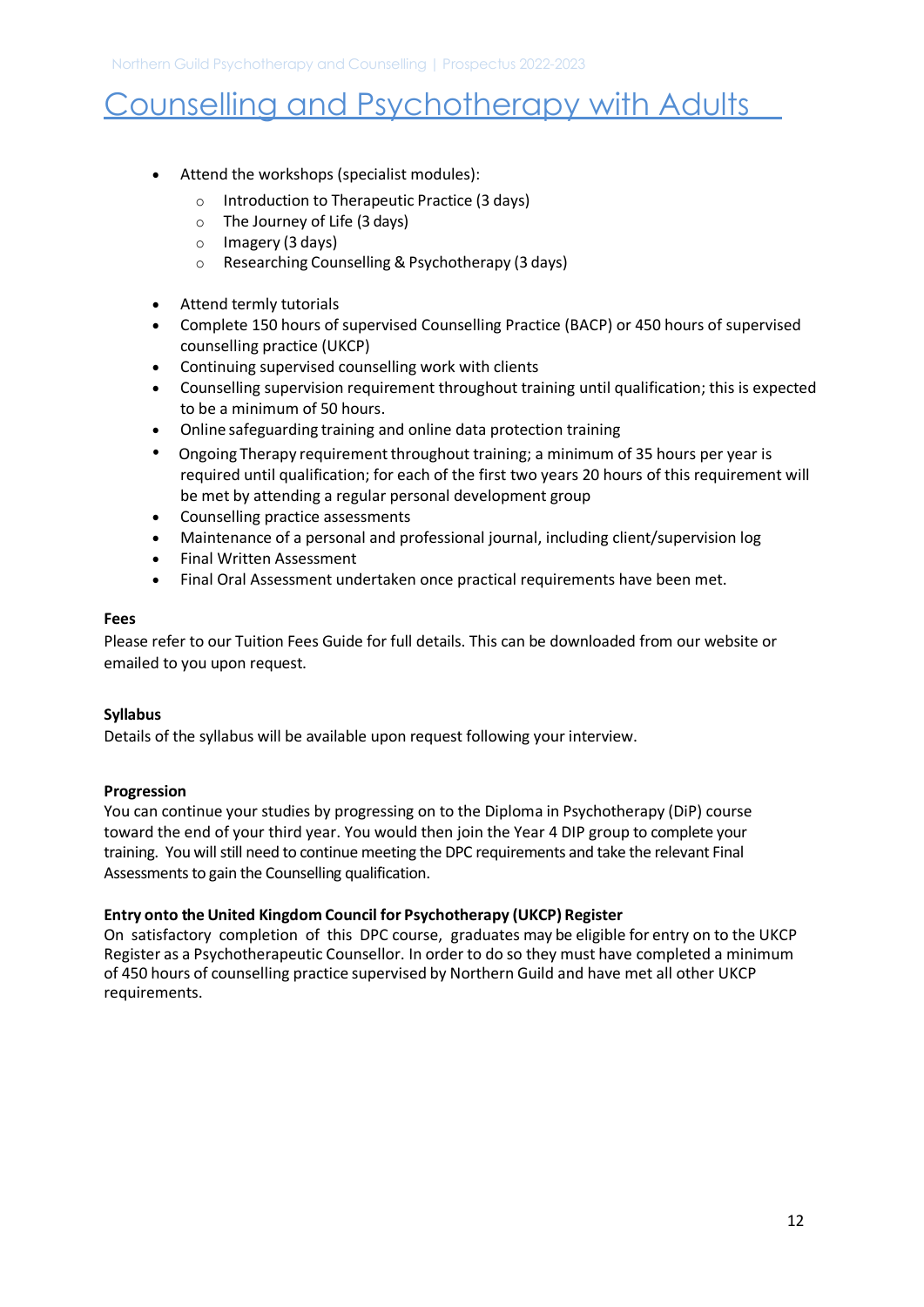## <span id="page-12-0"></span>**Diploma in Psychotherapy**

## **UKCP Accredited Course**



This four-year part-time course is accredited by the UK Council for Psychotherapy (UKCP) and leads to registration with the UK Council for Psychotherapy as a Psychotherapist. On successful completion of the course and training requirements you will be awarded the UKCP accredited Diploma in Psychotherapy.

This vocational course is designed for those seeking to become a professionally registered Psychotherapist. It is also relevant for individuals who may wish to develop and expand advanced psychotherapeutic skills within either work or vocational settings.

## **Further Course Information**

Four-year taught course  $\bullet$  Mainly weekend training  $\bullet$  10 months per year plus workshops Choose the Newcastle Centre (4 years) or the Teesside Centre (first 3 years Teesside then final year in Newcastle, although most workshops are in Newcastle throughout). Some workshops occur during the week as some are 3 days or longer.

### **This course aims to:**

- Provide quality, in-depth Psychotherapy training leading to professional registration
- Train students to a standard that equips them to work competently as a fully qualified professional Psychotherapist
- Facilitate personal and professional development
- Offer arts based creative methods training,
- Develop understanding of research and cutting edge theory
- Provide community based learning in a friendly, supportive and comfortable environment
- Develop opportunities to specialise in a range of areas of work

#### **Course Requirements:**

- Attendance at core weekend training sessions (10 weekends per year)
- Prescribed reading and written assignments
- Attend termly tutorials
- Workshops (Specialist Modules):
	- o Introduction to Therapeutic Practice (3 days)
	- $\circ$  The Journey of Life (3 days)
	- o Imagery (3 days)
	- o Researching Counselling & Psychotherapy (3 days)
	- o Themed practicums (4 days)
	- o The Inner Child: Depth Psychotherapy (5 days)
- A minimum of 450 hours of supervised Psychotherapy Practice
- Online safeguarding training and online data protection training
- Ongoing formal Psychotherapy Supervision until qualification; this is expected to be a minimum of 75 hours.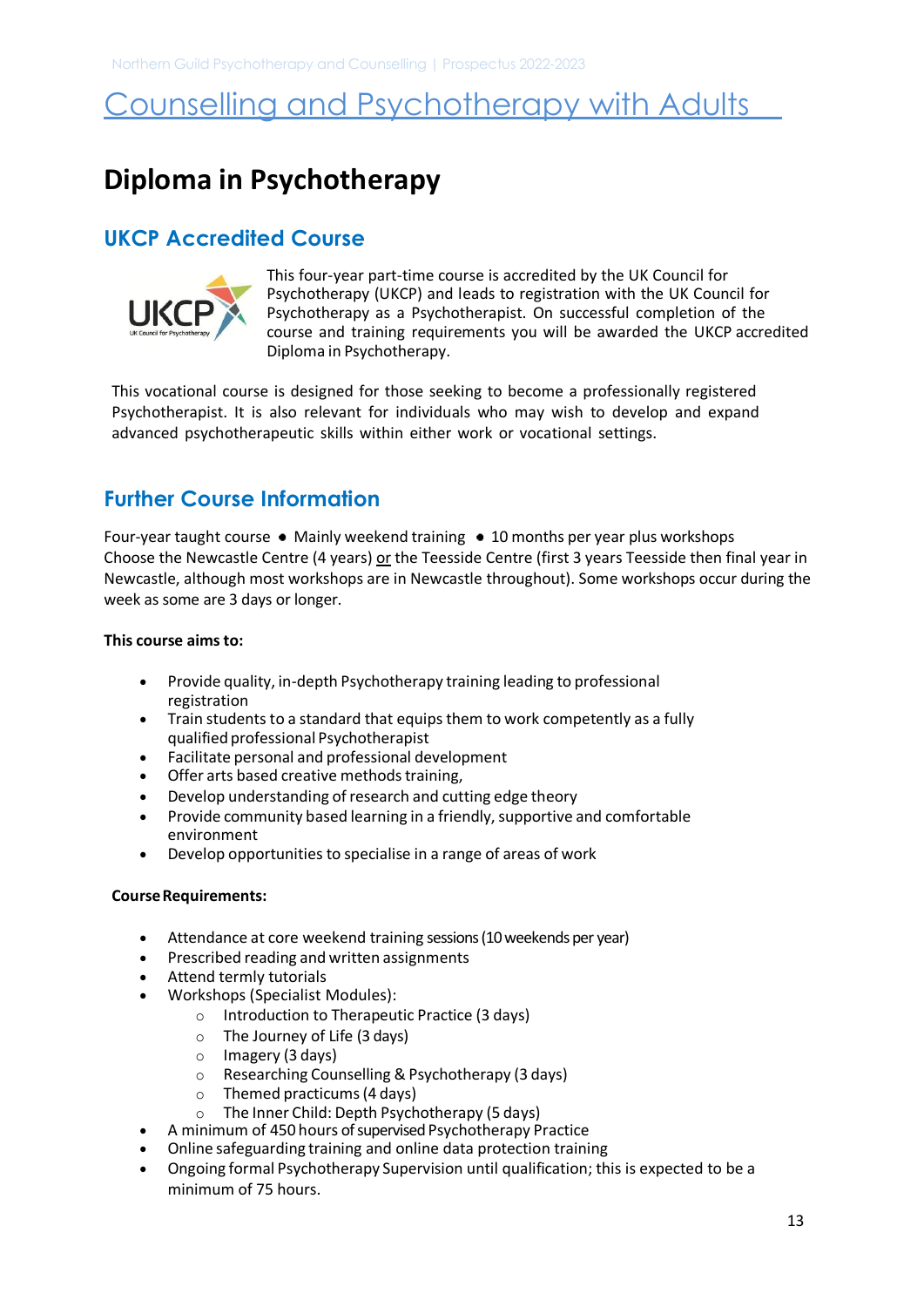- Ongoing Therapy requirement throughout training; a minimum of 40 hours per year is required until qualification; for each of the first two years 20 hours of this requirement will be met by attending a regular personal development group
- Observational Mental Health Placement
- Oral Case Presentations
- Maintenance of a personal and professional journal, including client/supervision reflective log
- Continuing supervised psychotherapy work with clients
- Psychotherapy practice assessments
- Final written assessment consisting of a reflective overview of professional development and practice and an extended written case study
- Final oral assessment

### **Fees**

Please refer to our Tuition Fees Guide for full details. This can be downloaded from our website or emailed to you upon request.

### **Syllabus**

Details of the syllabus will be available upon request following your interview.

### **Additional Qualification Options**

Trainees can also apply for an Additional Qualification Option in order to gain a professionally accredited Counselling qualification whilst continuing with their Psychotherapy training.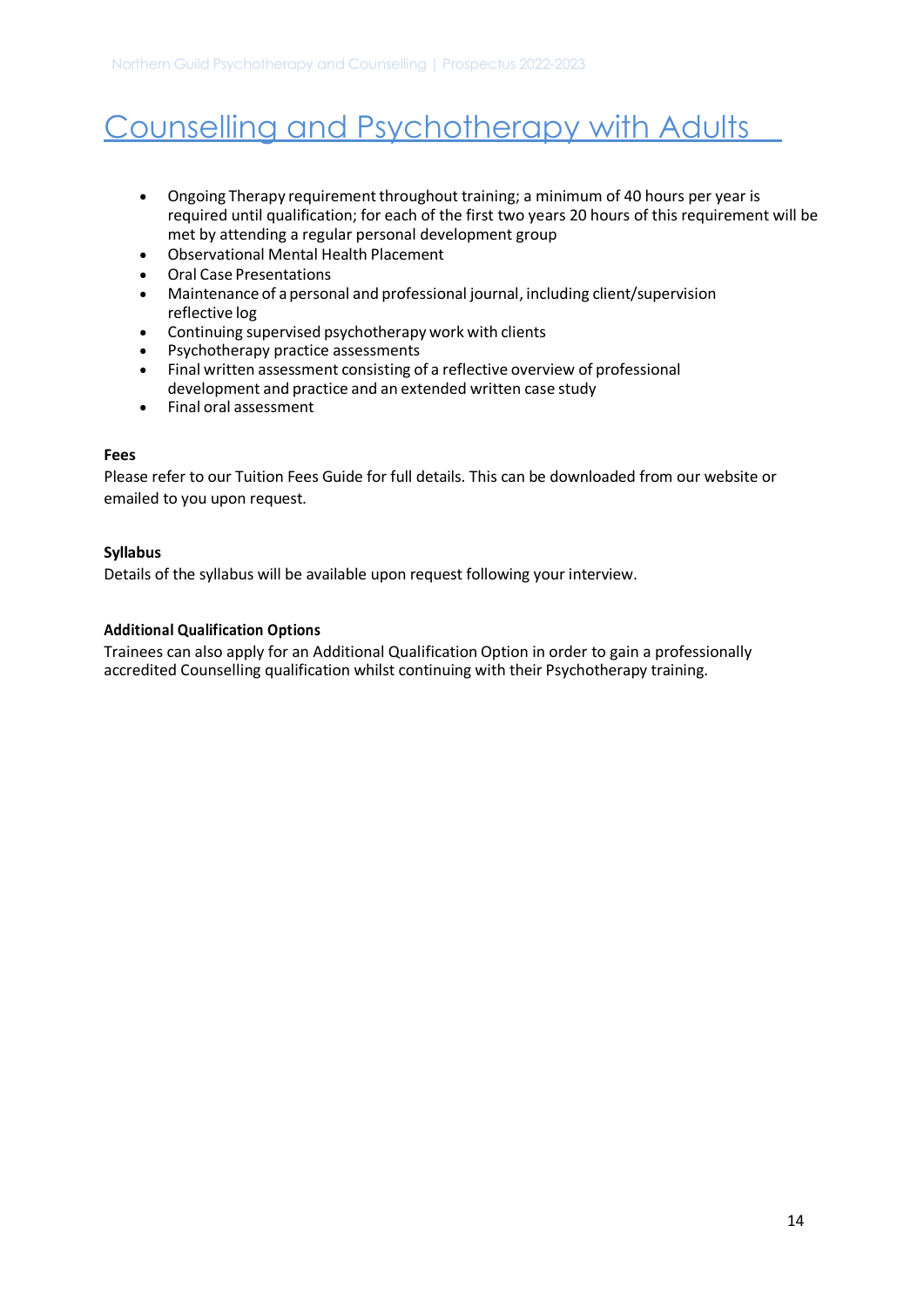## <span id="page-14-1"></span><span id="page-14-0"></span>**Diploma in Psychotherapeutic Counselling**

## **Children and Young People (Weekend training route)**

The Diploma in Psychotherapeutic Counselling (DPC) with Children & Young People is a cost effective, manageable training course which is designed for those seeking to become professional counsellors with children and young people. It is also relevant for individuals who may wish to develop and expand advanced counselling skills within either work or vocational settings.

Trainees who meet the entry criteria may progress to the Diploma in Child Psychotherapy at the appropriate point.

## **BACP Accredited Course & UKCP Accredited Course**



This three-year part-time course is **accredited** by:

- British Association for Counselling & Psychotherapy (BACP)
- UK Council for Psychotherapy (UKCP).



On successful completion of the course you will be awarded the BACP Accredited Diploma in Psychotherapeutic Counselling with Children & Young People. Systems are in place to support and enable graduates to prepare for registration as a professional Counsellor with the leading professional bodies.

## **Further Course Information**

Three-year taught course  $\bullet$  Mainly weekend training  $\bullet$  10 months per year plus workshops Newcastle or Teesside Centre, although most workshops are held in Newcastle. Some workshops occur during the week as some are 3 days or longer.

#### **Aims of the course**

- To provide quality, in-depth Psychotherapeutic Counsellor training leading to professional registration
- To train students to a standard that equips them to work competently as a fully qualified professional Child & Young Person Psychotherapeutic Counsellor
- To facilitate personal and professional development
- To offer arts based creative methods training
- To develop understanding of research and cutting edge theory
- To provide community based learning in a friendly, supportive and comfortable environment
- To develop opportunities to specialise in a range of areas of work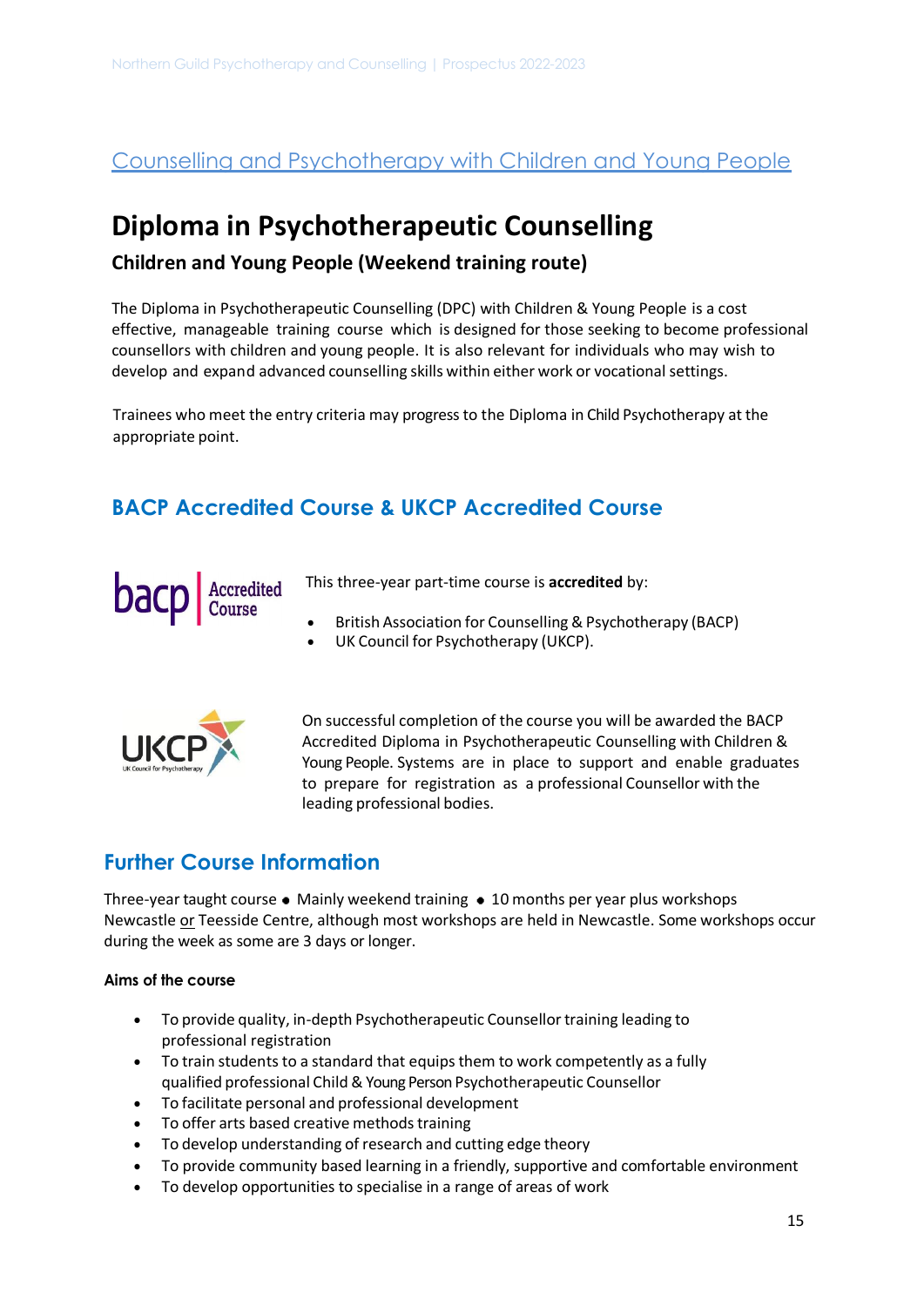### **Course Requirements:**

- Attendance at core weekend training sessions (10 weekends per year)
- Prescribed reading & Written Assessments
- Attend termly tutorials
- Workshops (specialist modules):
	- o Introduction to Therapeutic Practice (3 days)
	- o The Playful Child Challenging the creative process in therapy (3 days)
	- o Imagery (3 days)
	- o Sand Tray (3 days)
	- o Researching Counselling & Psychotherapy (3 days)
	- o Story & Metaphor (3 days)
- Online safeguarding training and online data protection training
- A minimum of 150 hours of formal supervised counselling practice with children *(there are additional requirements for UKCP registration)*
- Counselling practice supervision requirement throughout training until qualification; this is expected to be a minimum of 50 hours.
- Ongoing Therapy requirement throughout training; a minimum of 35 hours per year is required until qualification; for each of the first two years 20 hours of this requirement will be met by attending a regular personal development group
- Maintenance of a personal and professional journal, including client/supervision log
- Counselling Practice Assessments
- Final Assessment Modules: undertaken after all practical requirements have been satisfactorily completed, usually within six months of ending the taught course in the autumn term.

#### **Fees**

Please refer to our Tuition Fees Guide for full details. This can be downloaded from our website or emailed to you upon request.

#### **Syllabus**

Details of the syllabus will be available upon request following your interview.

#### **Progression**

Students may be able to progress on to the Diploma in Child Psychotherapy (DiP) course by applying for the progression option toward the end of their third year . They will still need to continue meeting the DPC requirements and take their Final Assessments to gain their Counselling qualification.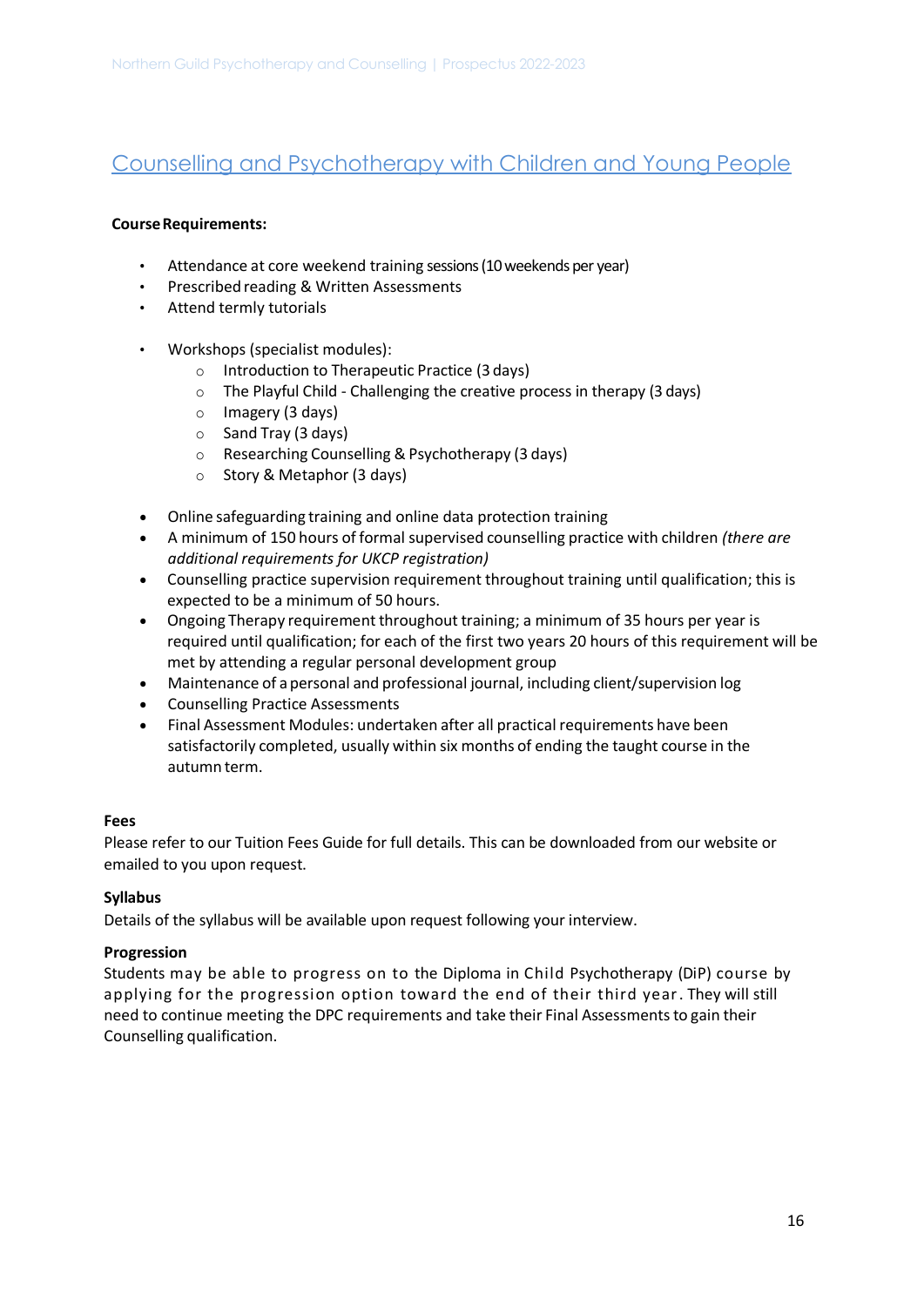## <span id="page-16-0"></span>**Diploma in Psychotherapeutic Counselling**

## **Children and Young People (Newcastle Evening 3-year route)**

The Diploma in Psychotherapeutic Counselling (DPC) with Children & Young People course is a cost effective, manageable training route which runs mainly on **weekday evenings** and is designed for those seeking to become professional counsellors with children and young people. It is also relevant for individuals who may wish to develop and expand advanced counselling skills within either work or vocational settings.

Trainees who meet the entry criteria may progress to the Diploma in Child Psychotherapy at the appropriate point.

## **BACP Accredited Course & UKCP Accredited Course**



This three-year part-time course is **accredited** by:

- British Association for Counselling & Psychotherapy (BACP)
- UK Council for Psychotherapy (UKCP).



On successful completion of the course you will be awarded the BACP Accredited Diploma in Psychotherapeutic Counselling with Children & Young People. Systems are in place to support and enable graduates to prepare for registration as a professional Counsellor with the leading professional bodies.

## **Further Course Information**

Three-year taught course • Weekday evening training • Located in Newcastle Some daytime workshops run over a weekend and/or weekday.

#### **Aims of the course**

- To provide quality, in-depth Psychotherapeutic Counsellor training leading to professional registration
- To train students to a standard that equips them to work competently as a fully qualified professional Child & Young Person Psychotherapeutic Counsellor
- To facilitate personal and professional development
- To offer arts based creative methods training
- To develop understanding of research and cutting edge theory
- To provide community based learning in a friendly, supportive and comfortable environment
- To develop opportunities to specialise in a range of areas of work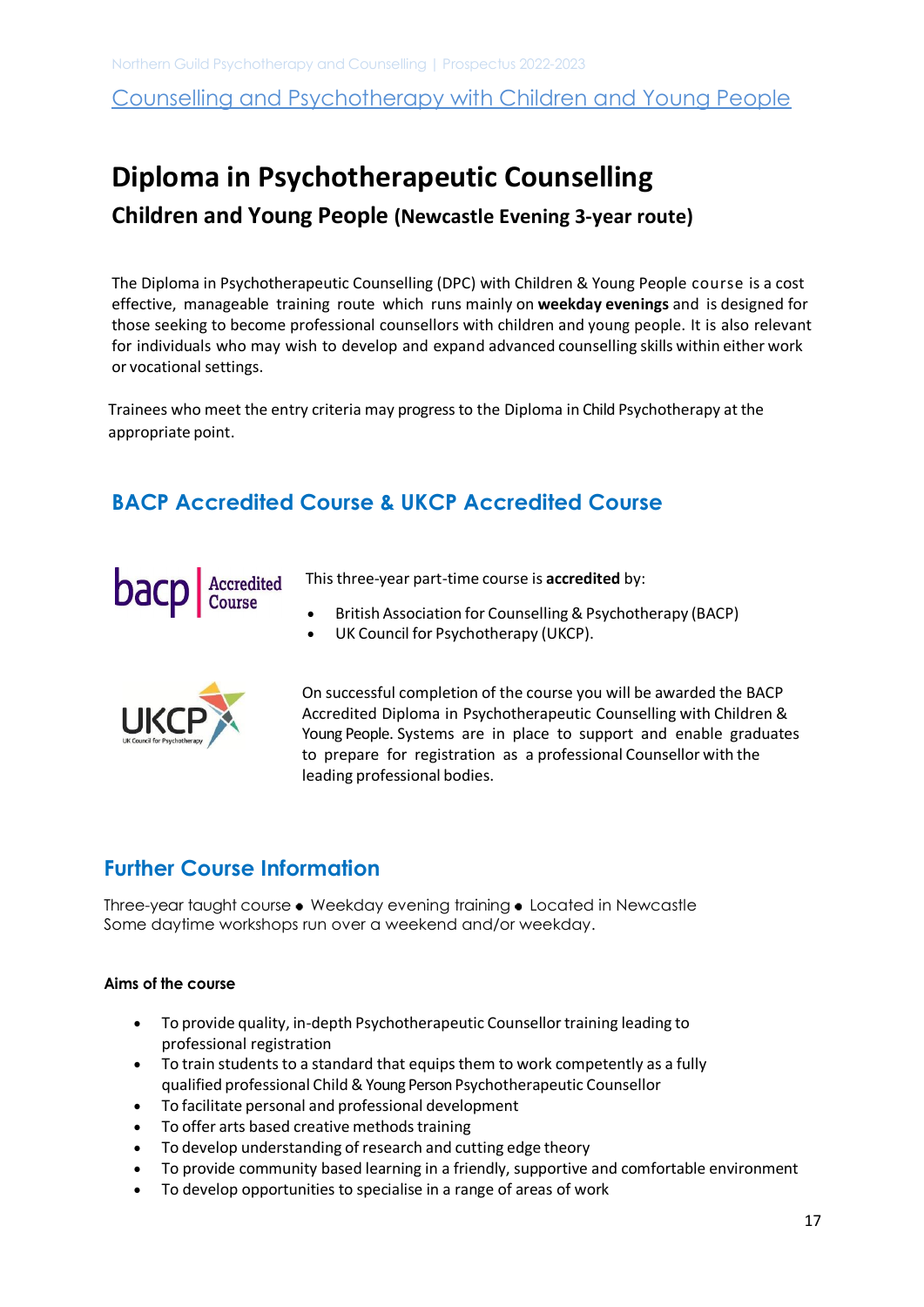### **Course Requirements:**

- Attendance at core training sessions (one evening per week during term time)
- Prescribed reading and Written Assessments
- Workshops (specialist modules):
	- o Introduction to Therapeutic Practice (3 days)
	- o The Playful Child Challenging the creative process in therapy (3 days)
	- o Imagery (3 days)
	- o Sand Tray (3 days)
	- o Researching Counselling & Psychotherapy (3 days)
	- o Story & Metaphor (3 days)
- Online safeguarding and online data protection training
- A minimum of 150 hours of formal supervised counselling practice with children *(there are additional requirements for UKCP registration)*
- Maintenance of a personal and professional journal, including client/supervision logs
- Counselling practice supervision requirement throughout training until qualification; this is expected to be a minimum of 50 hours.
- Ongoing Therapy requirement throughout training; a minimum of 35 hours per year is required until qualification; for each of the first two years 20 hours of this requirement will be met by attending a regular personal development group
- Final Assessment Modules: undertaken after all practical requirements have been satisfactorily completed, usually within six months of ending the taught course in the autumn term.

#### **Fees**

Please refer to our Tuition Fees Guide for full details. This can be downloaded from our website or emailed to you upon request.

#### **Syllabus**

Details of the syllabus will be available upon request following your interview.

#### **Progression**

Students may be able to progress on to the Diploma in Child Psychotherapy (DiP) course by applying for the progression option toward the end of their final year . They will still need to continue meeting the DPC requirements and take their Final Assessments to gain their Counselling qualification.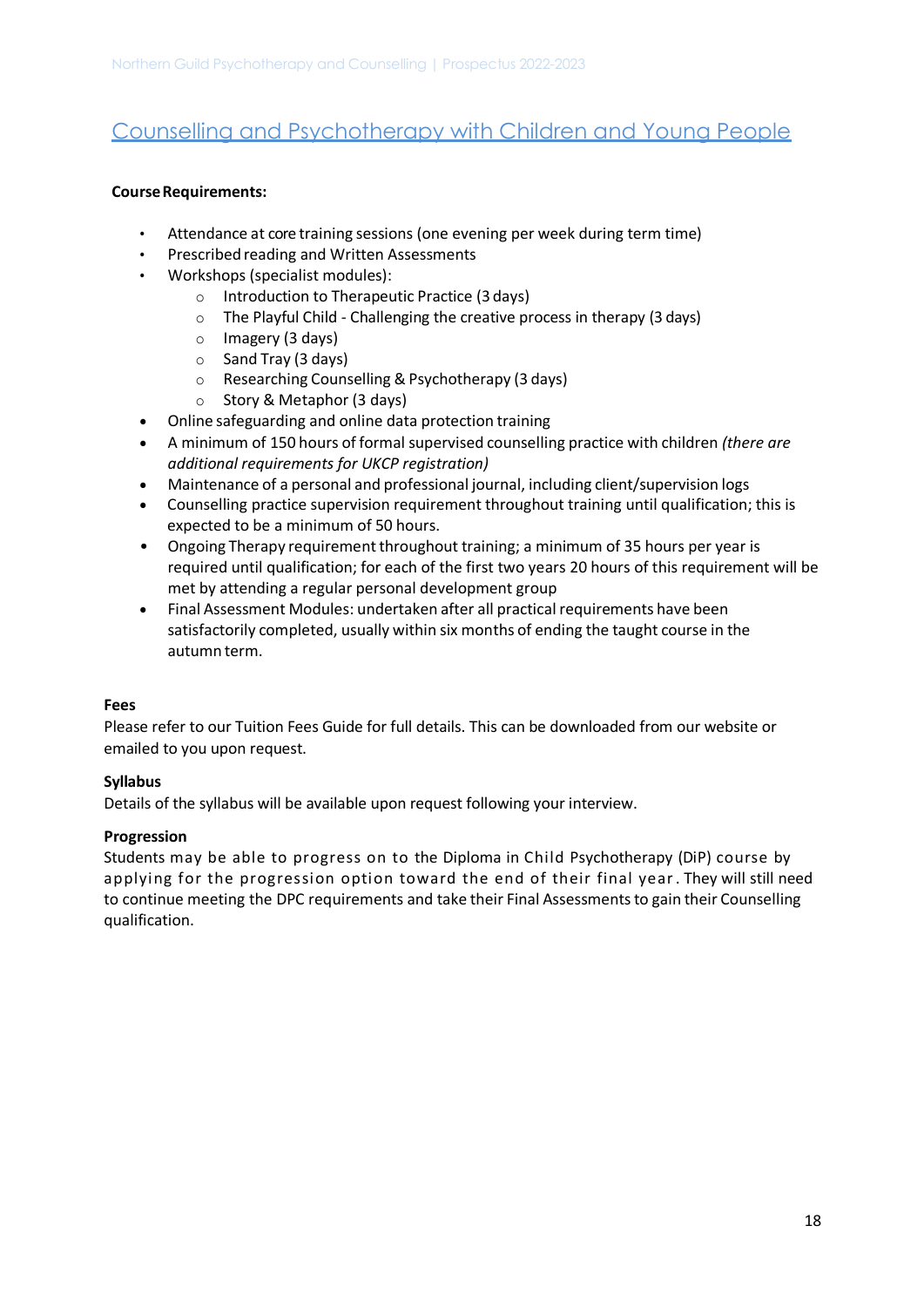## <span id="page-18-0"></span> **Diploma in Child Psychotherapy**

A four-year part-time training, this **dynamic, focused and well-structured training** is theory, practice and skills based, and taught from a Humanistic, Integrative and Psychodynamic perspective. In addition to cutting edge theory, you will learn applied arts-based creative methods for working with children and young people and have the opportunity to research your work. The Diploma in Child Psychotherapy combines both Child and Young Person training.

## **UKCP Accredited Course**



This course is accredited by the UK Council for Psychotherapy (UKCP) and leads to registration with the UKCP as a Child Psychotherapist. On successful completion of the course and training requirements, on **what is currently one of the few accredited UKCP Child Psychotherapy training outside of London**, you will be awarded the UKCP accredited Diploma in Child Psychotherapy.

## **Further Course Information**

Four-year taught course  $\bullet$  Mainly weekend training  $\bullet$  10 months per year plus workshops Choose either our Newcastle Centre (4 years) or the Teesside Centre (first 3 years Teesside then final year in Newcastle, although most workshops are in Newcastle throughout). Some workshops occur during the week as some are 3 days or longer.

#### **Aims of the course**

- To provide quality, in-depth training leading to professional registration as a Child Psychotherapist
- To train students to a standard that equips them to work competently as a fully qualified professional Child Psychotherapist
- To facilitate personal and professional development
- To offer arts based creative methods training
- To develop understanding of research and cutting edge theory
- To provide community based learning in a friendly supportive environment
- To develop opportunities to specialise in a range of areas of work

### **Course Requirements:**

- Attendance at core weekend training sessions (10 weekends per year)
- Prescribed reading and written assessments
- Attend termly tutorials
- Specialist Modules including the following Workshops:
	- o Introduction to Therapeutic Practice (3 days)
	- o The Playful Child Challenging the creative process in therapy (3 days)
	- $\circ$  Infant observation: The challenge of the benign presence (1 day)
	- o Sand Tray (3 days)
	- o Imagery (3 days)
	- o Researching Counselling & Psychotherapy (3 days)
	- $\circ$  In Search of the Primal Self (1 day)
	- o Infant observation: Physis, resilience in spite of (1 day)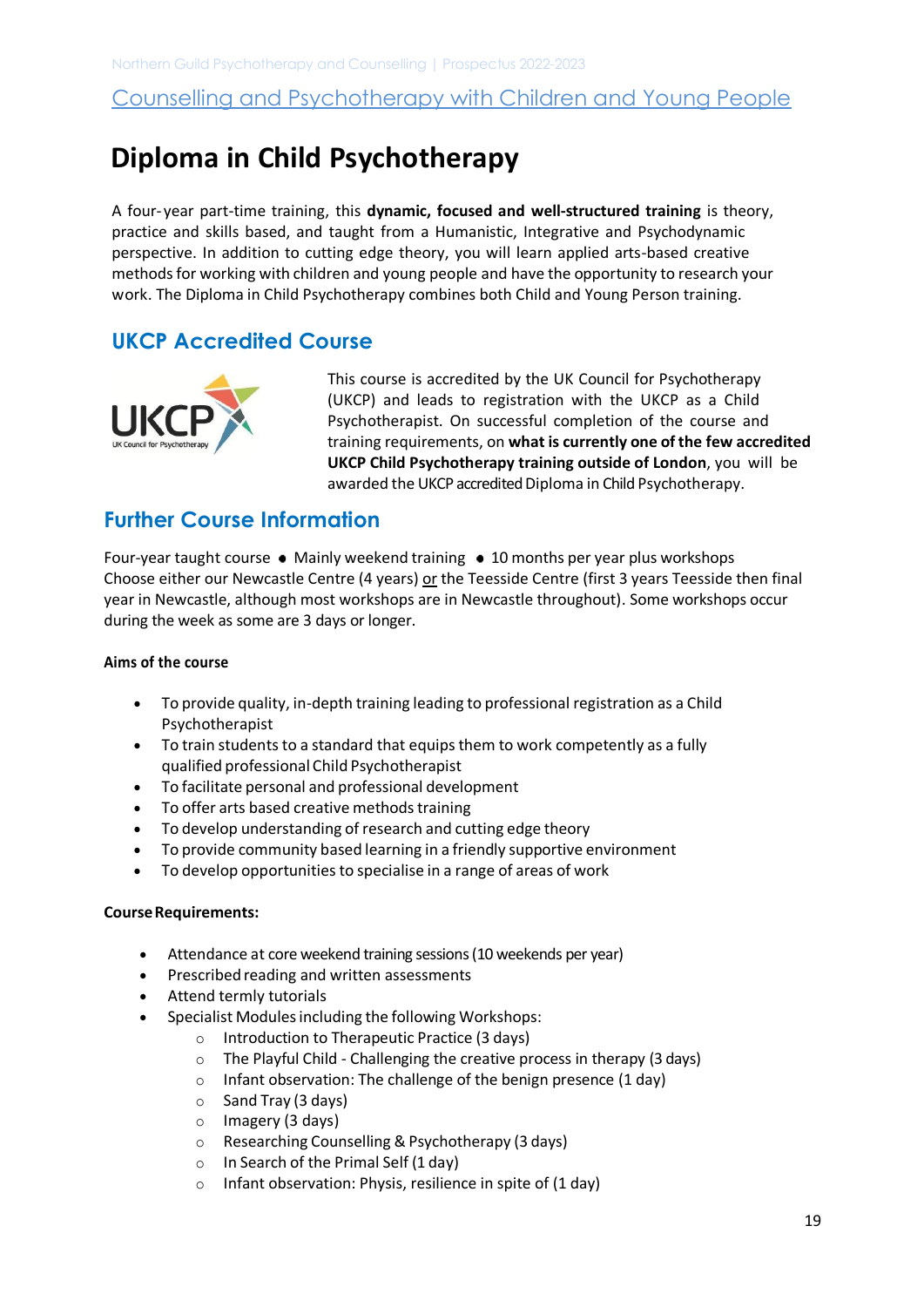- o Story & Metaphor (3 days)
- o The Inner Child (5 days)
- Infant Observations (80 hours over two years plus 6 seminars per year)
- Observational Child Mental Health Placement
- A minimum of 450 hours of formal supervised psychotherapy practice, including 400 hours with children and 50 hours with adults.
- Psychotherapy practice supervision requirement throughout training until qualification; this is expected to be a minimum of 90 hours.
- Ongoing Therapy requirement throughout training; a minimum of 40 hours per year is required until qualification; for each of the first two years 20 hours of this requirement will be met by attending a regular personal development group
- Written assessment requirements (Pass grade required)
- Oral Case Presentation (Pass grade required)
- Psychotherapy practice assessments
- On-line safeguarding & Data Protection training
- Maintenance of a personal and professional journal, including client/supervision logs
- Brief Research Project into the student's clinical practice (Pass grade required)
- Final Assessments

#### **Fees**

Please refer to our Tuition Fees Guide for full details. This can be downloaded from our website or emailed to you upon request.

#### **Syllabus**

Details of the syllabus will be available upon request following your interview.

#### **Additional Qualification Options**

Trainees can also apply for an Additional Qualification Option in order to gain a professionally accredited Counselling qualification whilst continuing their Psychotherapy training.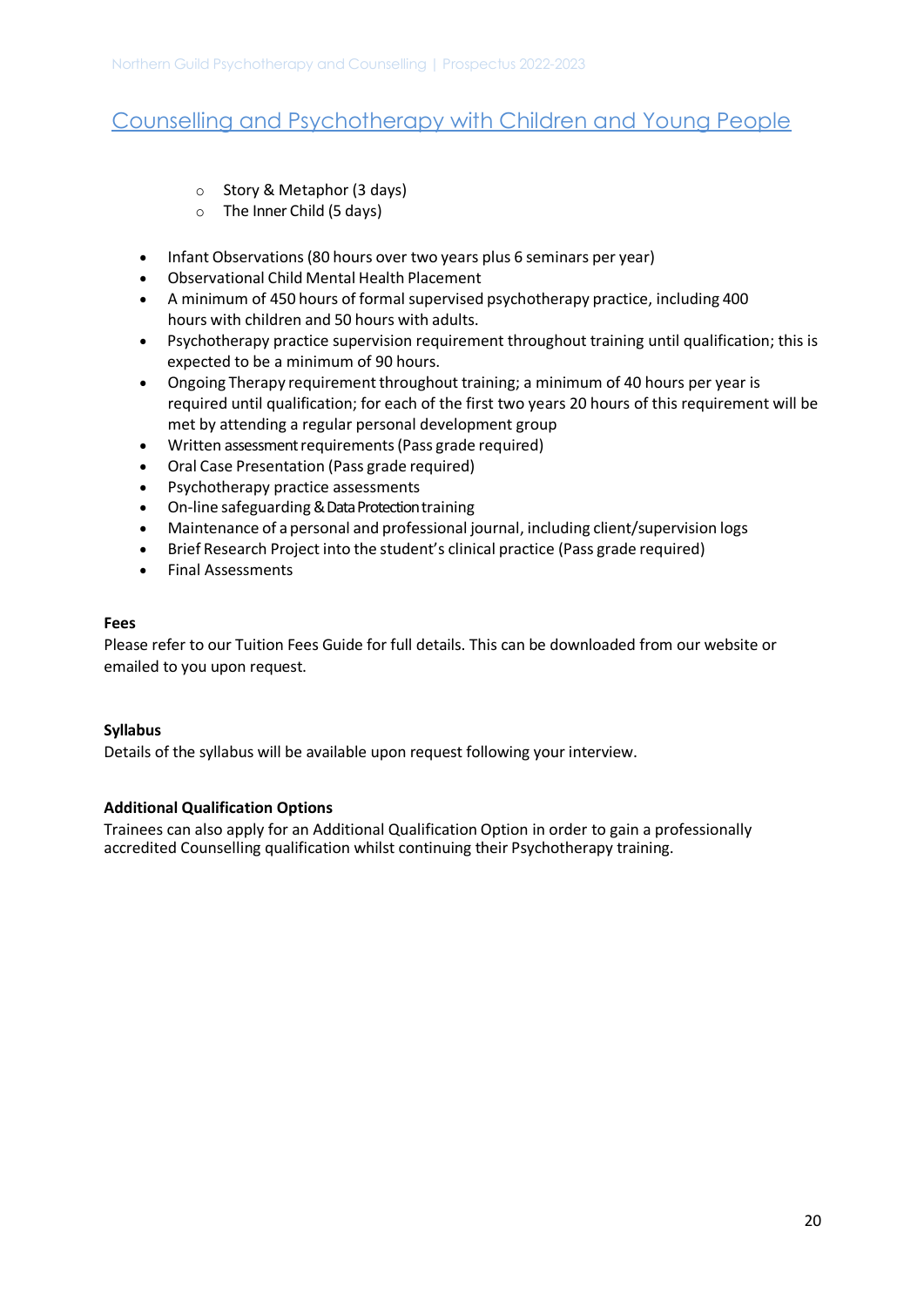## <span id="page-20-0"></span>**Post Qualifying Diploma in Children & Young People Counselling / Psychotherapy (Conversion Course) UKCP Accredited Course**



Working therapeutically with Children and Young People is a respected and responsible role. Owing partly to the increased profile and perceived importance of this work, the profession now requires practitioners to obtain a specialist child qualification.

<span id="page-20-1"></span>At Northern Guild you will experience training that meets the national requirements of the major professional bodies as our head of training has been taking a leading role in the development of the UK standards for over 20 years. As the first accredited UKCP/BACP child psychotherapy training in the North East we have a reputation for excellence in the field. This means that our graduates tend to do well in their careers.

The Post Qualifying Diploma in Children & Young People Counselling / Psychotherapy (PQ DIP) is a bespoke training programme designed for qualified counsellors and psychotherapists who want to extend their knowledge and skills to enable them to work with children and young people. This course meets BACP requirements for CPD and can lead to UKCP registration as a Child Psychotherapist/Child Psychotherapeutic Counsellor.

On successful completion of the PQ child **psychotherapy** training requirements you will be awarded the Northern Guild Post-Qualifying Diploma in Child Psychotherapy and be eligible to apply for UKCP Registration as a Child Psychotherapist.

On successful completion of the PQ child **counselling** training requirements you will be awarded the Northern Guild Post-Qualifying Diploma in Child Psychotherapeutic Counselling and be eligible to apply for UKCP Registration as a Child Psychotherapeutic Counsellor.

The course is also suitable for professionals working therapeutically with children and/or young people who want to enhance knowledge and skills but who do not want to go forward for accreditation. Successful candidates in this group will receive a Certificate in Therapeutic work with children and/or young people.

### **The Post Qualifying Diploma in Child Counselling / Psychotherapy aims to:**

- Provide quality, in-depth training leading to professional registration as a Child Psychotherapist/Psychotherapeutic Counsellor
- Train candidates to a standard that equips them to work competently as a fully qualified Child Practitioner
- Facilitate personal and professional development
- Offer arts based creative methods training
- Provide community based learning in a friendly, supportive and comfortable environment
- Develop opportunities to specialise in a range of work areas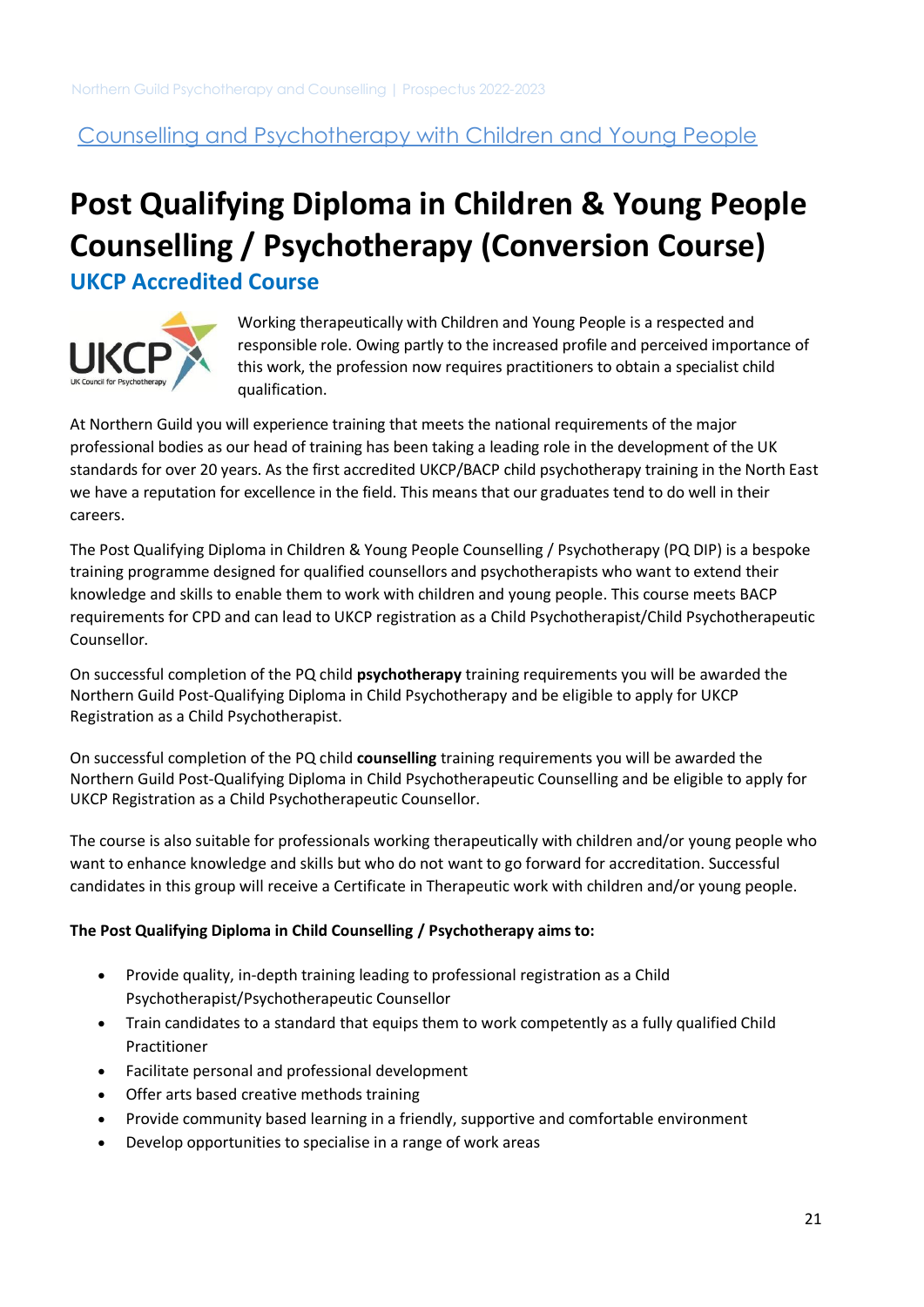### **Individual Learning Plan**

An Individual Learning Plan will be arranged with each participant based on their individual learning needs. Recognition of Prior Learning (RPL) is taken into account for each candidate applying for a place.

When drawing up the **Individual Learning Plan** with a senior tutor you will select from appropriate modules taken from our Child Training programme to obtain the necessary learning outcomes. This will ensure that you meet the UKCP / BACP learning outcomes for Child/Young Person Psychotherapists or Psychotherapeutic Counsellors. Depending on your experience and previous training it generally takes between one and two years to gain this Diploma. Some candidates prefer to take the MSc in Child Psychotherapy, which in itself is a 2-year child post qualifying training route.

### **Course Requirements**

These can be summarised as follows:

- Attendance at specific modules chosen in conjunction with the Course Director (Timescales are arranged with each participant)
- Infant Observation Modules (Psychotherapy route only)
- A supervised training placement (this may be conducted in your own work setting if appropriate)
- On-going clinical supervision of at least two child clients at a supervision ratio of 1:4, with the possibility of reducing to 1:6
- Completion of specialist modules / workshops (required for UKCP registration) not already covered by previous training. These include Sand Tray, Imagery, Story & Metaphor and The Playful Child: Challenging the creative process in therapy.
- Prescribed reading and some written assignments. Written work will be kept to a minimum, in recognition of that already undertaken
- Enhanced DBS checks
- Final Written and Oral Assessments

#### **Syllabus**

Training and content will follow the Learning outcomes and Standards of Education and Training (Child SETS) developed by the UKCP and BACP for trainings in Child Psychotherapy and Child Counselling. The syllabus will be designed to bring together former studies and experience with the learning outcomes specifically for working with children and young people not already covered.

The emphasis will be on building knowledge, skills and experience in this field founded on an understanding of applied attachment theory, neuroscience, non-verbal communication and creative methods including sand tray, play therapy, imagery and metaphor.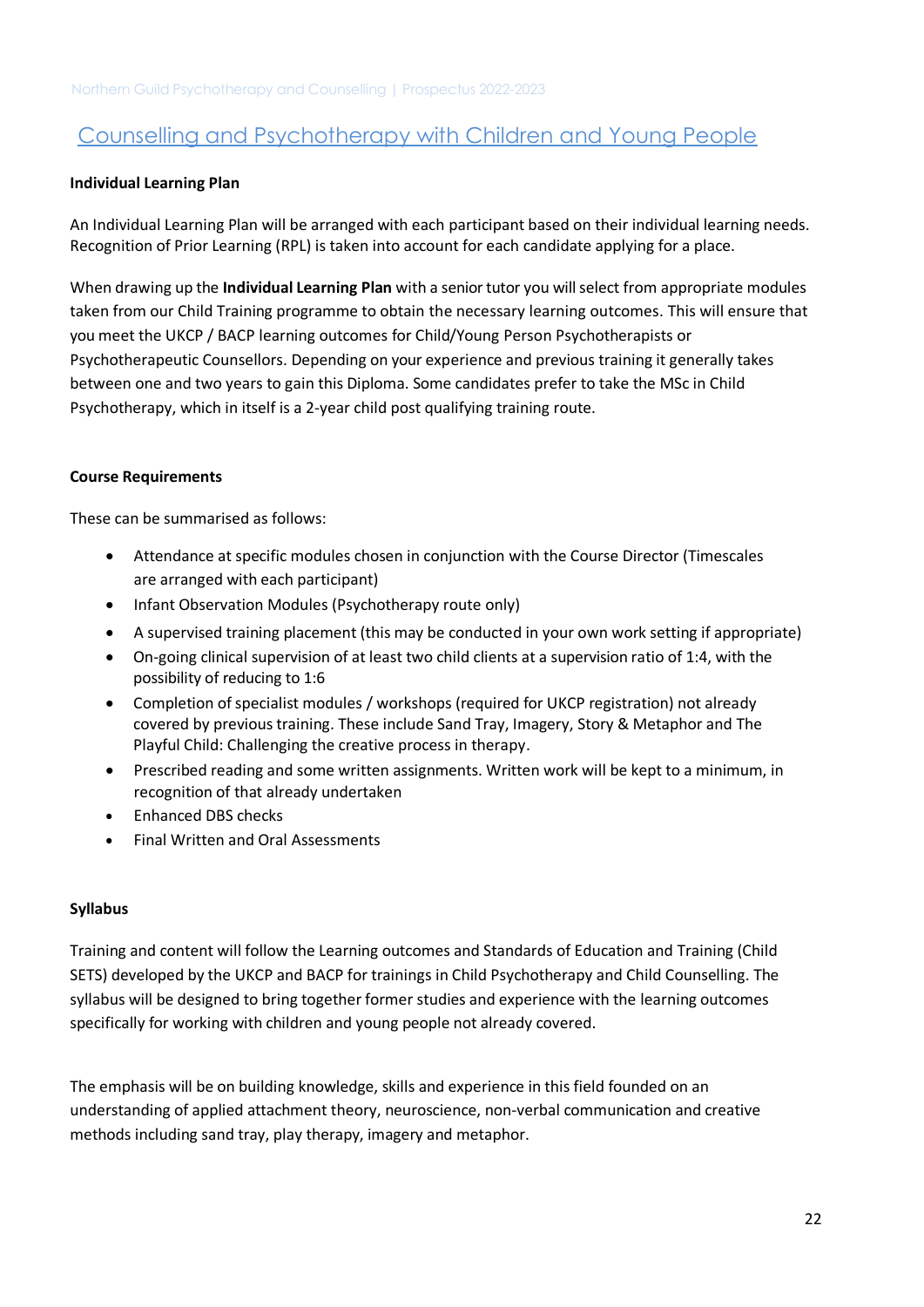### **Methods of Assessment**

These are listed as follows:

- Continuous assessment by the supervisor including completion of a supervisor's assessment report
- Self and Peer assessment
- Presentation of a portfolio of work with children and young people demonstrating the use of creative methods
- Presentation of an oral case study
- Submission of a log of training demonstrating how the candidates meets the criteria for the award they are seeking
- Final Written and Oral Assessments

### **UKCP Registration**

Graduates of the PQ Child Psychotherapeutic Counselling/Child Psychotherapy training will be eligible for registration with UKCP as a Child / Young Person Psychotherapeutic Counsellor or Child / Young Person Psychotherapist on successful submission of a portfolio demonstrating how they meet UKCP requirements.

### **Training Costs**

There is an application fee of £275. This partly covers the processing of your application, a professional consultation / interview, an in-depth assessment of your prior learning and experience, the development of your bespoke learning route and the preparation of your Offer Letter. An additional enrolment fee of £375 is payable if you accept your place on the course.

Owing to the bespoke nature of each individuals' learning route, an indication of the complete cost of training is not available until after the offer letter is produced. Most of the elements of such a training plan will be taken from the standard training courses and the costs will generally be in line with those.

#### **How to Apply**

Please apply in writing for the attention of the Course Director, enclosing a short cover letter, the PQ DiP & RPL application form (available on our website or upon request) and an up to date copy of your CV. Please also state the reasons why you want to do this course.

We will then invite you for an interview, at which your requirements can be discussed in depth.

For further details of the application process please contact our reception staff on 0191 209 8383 or email [courses@northernguild.org.](mailto:courses@northernguild.org) You can also see us online a[t http://www.northernguild.org](http://www.northernguild.org/)**.**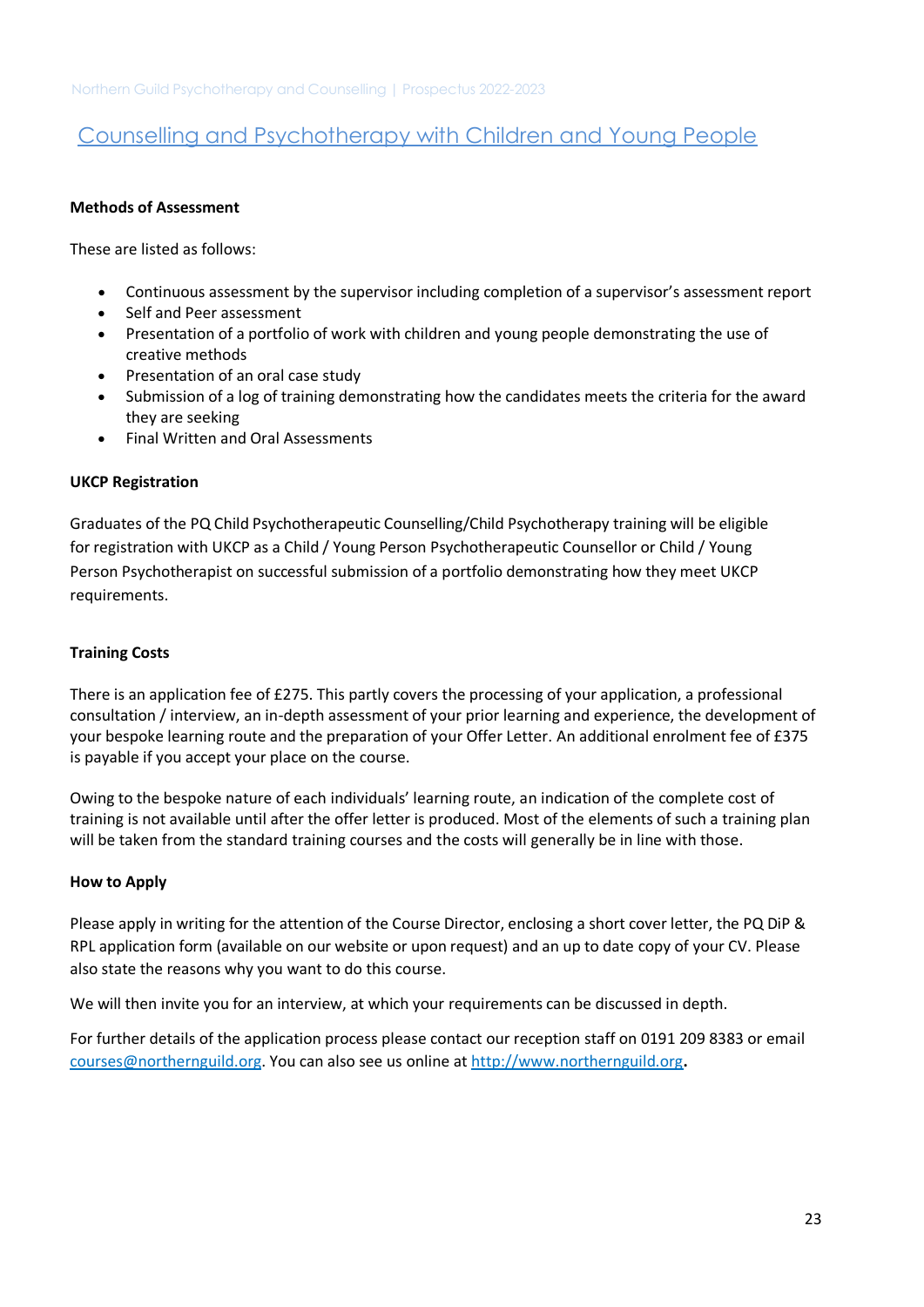## MSc Programme

Our Masters level programme is designed for those who are seeking to expand their knowledge and practice. We offer two main qualifications as follows:

- 1) MSc in Psychotherapy
- 2) Post-graduate Diploma in Psychotherapy (PG DIP)

<span id="page-23-0"></span>Course participants will have previously undertaken some counselling or psychotherapy training and will view this course as an opportunity for advanced study.

 These qualifications are validated and awarded by Newman University, UK. Their web address is <http://www.newman.ac.uk/>

The Post-graduate Diploma course (PG DIP) consists of a one-year taught course, with monthly weekend training sessions for ten months over the academic year. There are also a number of specialist workshops that are taken alongside the core modules.

Students wishing to progress to the MSc undertake a further year - the dissertation stage, which consists of six dissertation seminars per year of study, taken until the dissertation has been completed and submitted.

Clinical practice and supervision are undertaken at each stage of the course.

#### **Aims of the course**

- 1. To inspire students to engage at the cutting edge of developments in psychotherapeutic theory, practice and research.
- 2. To support students in their continuing professional development enabling them to take their place in the wider professional community.
- 3. To develop students' competence in engaging with complex theoretical and clinical debates across modalities and with professionals in related fields.
- 4. To ensure that students are aware of the strengths and limitations of psychotherapy as a discipline, are knowledgeable and co-operative in their interactions with other professionals and have the ability to refer clients as necessary.
- 5. To facilitate students' personal and professional development in such a way that they have the confidence to use themselves purposefully and effectively in the therapeutic process and relationship.
- 6. To provide the resources to support students in critically appraising research; to enable students to select and undertake a piece of research, and to encourage students to become involved in the wider psychotherapy research community.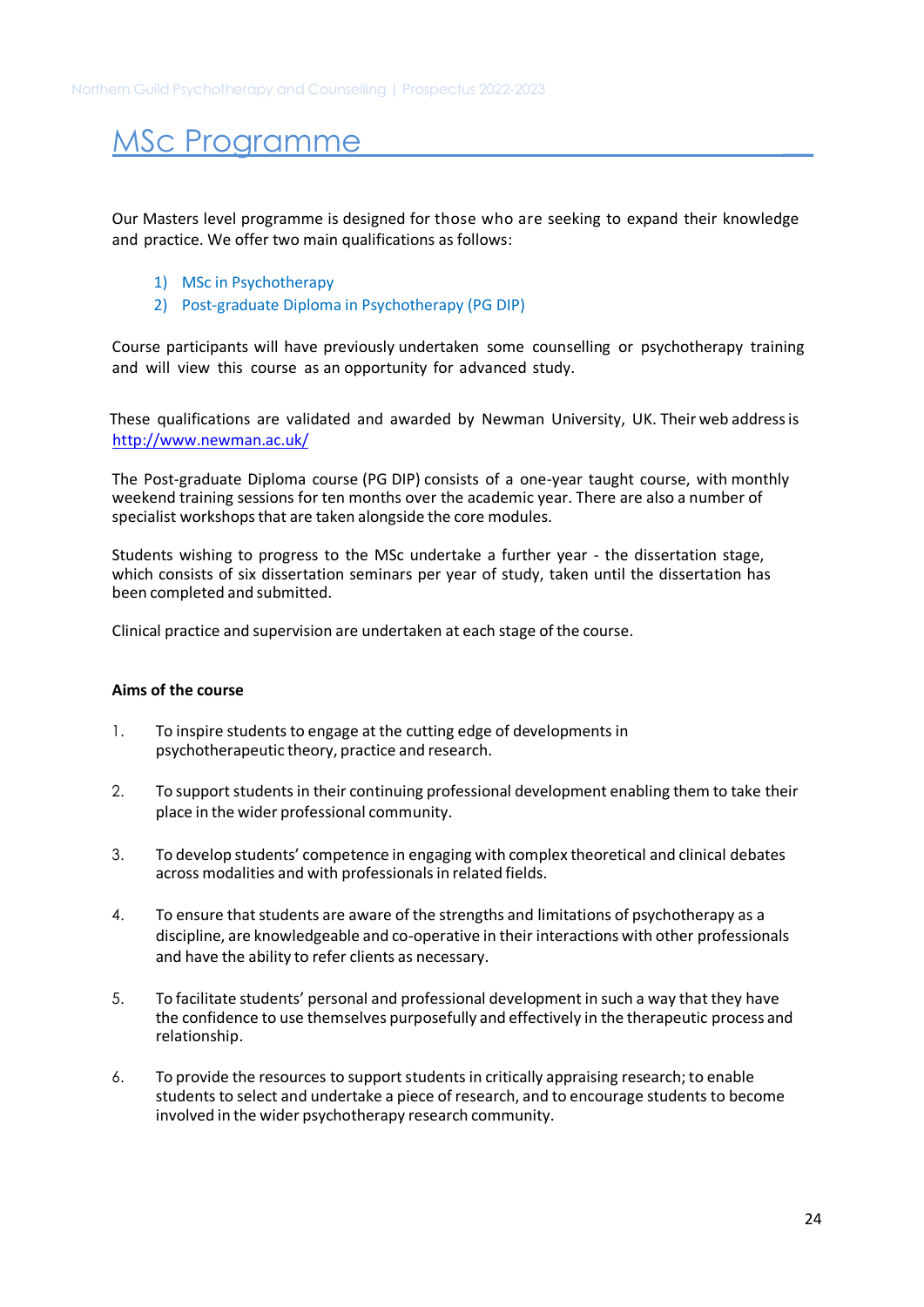## MSc Programme

## **Training requirements**

### **Post-graduate Diploma in Psychotherapy**

- Attendance at all training modules and seminars
- Prescribed reading
- Pre-course required workshops
	- o Imagery (3 days)
	- o Researching Counselling & Psychotherapy (3 days)
- Workshops:
	- o Story & Metaphor in Psychotherapy (3 days)
	- o In-depth work: The Inner Child (5 days)
	- o 2 x Themed Practicum days
	- o Research seminars (two x 3 hours)
- A minimum of 120 hours supervised Psychotherapy Practice
- Ongoing Psychotherapy Supervision with Northern Guild
- Oral Case Presentation (OCP)
- Writtenassignments
- Maintenance of personal and professional journal and client/supervision log

### **MSc in Psychotherapy**

Following completion of the **Post-graduate Diploma** requirements:

- Dissertation Seminars (6 x 3 hours per year)
- Dissertation supervision (10 sessions)
- A minimum of 120 hours supervised Psychotherapy Practice per year
- Academic tutorials one per term

Applicants seeking UKCP registration as a psychotherapist are also required to complete:

- Observational Mental Health Placement. *RPL can be awarded where relevant.*
- Ongoing Personal Psychotherapy and supervision at the UKCP specified ratio are a requirement throughout training
- Final Oral Assessment of Psychotherapy practice.
- A minimum total of 450 hours of supervised Psychotherapy Practice

#### **Entry Requirements**

In addition to the generic entry requirements, MSc/PG DiP candidates need the following:

- A degree/professional qualification or relevant professional experience
- Completion of 360 hours of training in counselling or psychotherapy to level 5 or above
- Normally a minimum of 150 hours of supervised counselling/psychotherapy practice.
- A current caseload of three clients weekly
- To attend the Northern Guild's *Researching Counselling & Psychotherapy* and *Imagery* workshops (or equivalent). *RPL can be awarded where relevant.*
- Normally have undertaken 80 hours of personal development (therapy).
- Access to the internet and to a computer
- Evidence of English language competence where relevant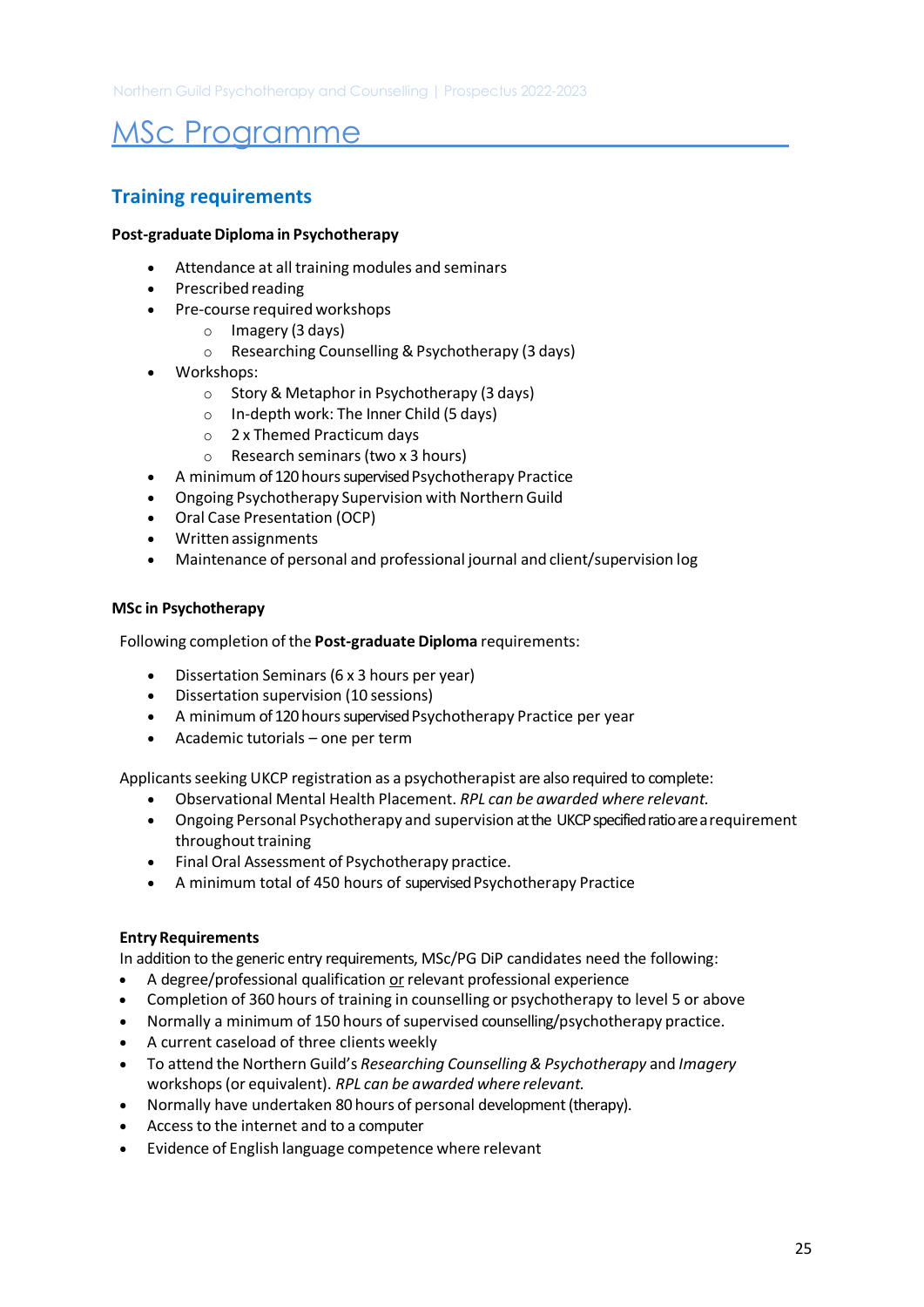<span id="page-25-0"></span>Vocational training is an important part of what we do, and we also believe that Continuing Professional Development is vital in maintaining and developing the competency, professionalism, creativity and confidence of the therapist once qualified, as well as for meeting their ongoing requirements for accreditation and registration.

At the Northern Guild we run several Professional Development Groups, as well as a wide variety of workshops and seminars on up to the minute subject matters, which are open to therapists and external participants alike. These offer the opportunity to keep up to date with developments in the profession, refresh your enthusiasm as well as developing and increasing contacts and support with like-minded colleagues. Workshop topics we have covered in the past include:

- Dreams and Dreaming
- Post traumatic Embitterment Disorder
- Using Imagery and Metaphor
- Sand Tray Therapy
- Trans-generational Transmission of Trauma
- Psychotherapy with Traumatised Children
- The Development of Professional Standards

We also specialise in therapeutic work with children and young people.

Several of our professionals hold leading posts within the main professional organisations and are involved in the development of standards. We therefore offer up to the minute information and guidance for therapists involved in our training and CPD programmes.

Our ongoing Professional Development Groups provide a supportive and confidential environment in which to meet your individual needs for personal and professional development, the structure and content is determined by the needs of the group. We have several groups running in three areas, Tyne and Wear, North Yorkshire and Teesside. There are separate groups for therapists working with adults and those working with children and young people.

## **Continuous Professional Development (CPD)**

It is important to maintain regular CPD after you have qualified as a counsellor or psychotherapist. This helps you to keep your skills and knowledge up to date and contributes to client safety.

CPD seminars are held on a regular basis and offer a stimulating yet low cost alternative for CPD. These are usually facilitated by therapists on topics of interest and often include a social aspect with refreshments. Guest speakers are also invited to the Northern Guild throughout the academic year.

If you need in-house training, we can offer unique tailored programmes to suit the specific needs of your organisation, we would be very happy to hear from you. Equally if you want to see or take part in a workshop or discussion group on any of the areas above or a topic of your own, running at our Jesmond Training Centre, or are interested in joining a CPD group, please contact us on 0191 209 8383 or [courses@northernguild.org.](mailto:courses@northernguild.org)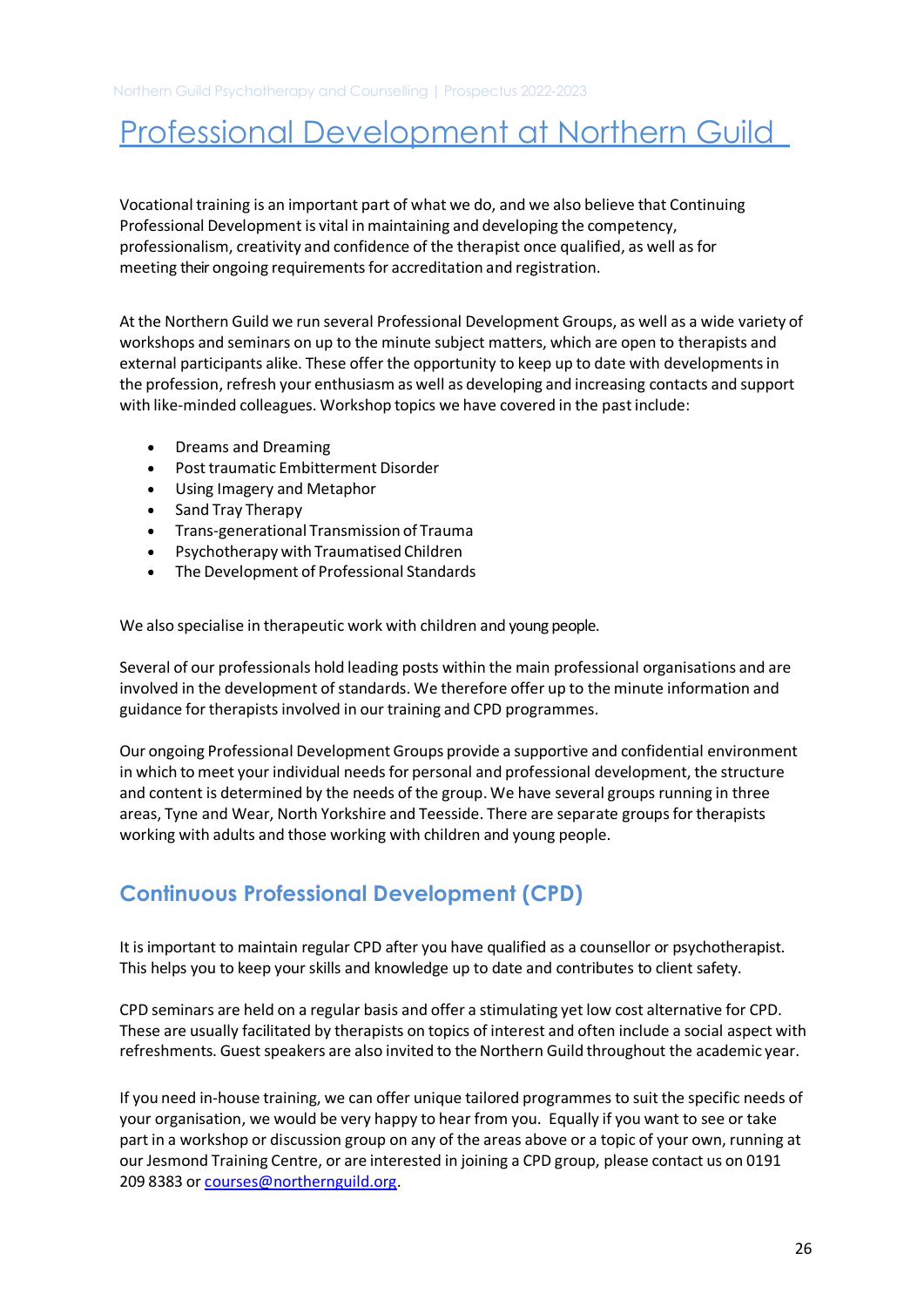## <span id="page-26-0"></span>**Professional Development Courses**

Northern Guild training which is suitable for your Professional Development can also include many of our Workshops – please get in touch if you need to know the level of the training, would like to discuss specific training requirements or for any further information.

We also run a range of Post-Qualifying courses including:

- Conversion Course: Post Qualifying Diploma in Child Psychotherapy
- Conversion Course: Post Qualifying Diploma in Child Psychotherapeutic Counselling
- Certificate in Clinical Supervision Skills
- Diploma in Clinical Supervision Skills
- Certificate in Group work
- Diploma in Creative Therapeutic Methods

You may also be interested in our MSc Programme.

## <span id="page-26-1"></span>**Certificate in Clinical Supervision Skills & Diploma in Clinical Supervision Skills (UKCP Accredited)**

This UKCP Accredited Course is designed for those whose work involves the supervision of others within the helping professions, this course consists of a five-day stand-alone intensive training, which can be completed in conjunction with two additional 3-day workshops for Diploma Certification.

Increasingly, governing bodies are moving towards supervisors undertaking professional training in supervision and the introduction of a register of supervisors. The course will appeal to Psychologists, Counsellors, Psychotherapists, Social Workers, Nurses, the care and mental health sectors and teachers as well as others in the helping professions. It is suitable for novice supervisors as well as those with experience in the field who are looking to improve and extend their practice, consolidate their learning and gain a qualification in supervision.

Learning focuses on advancing knowledge, skills and reflexivity in individual supervisory practice; this is experienced through consideration of a range of theoretical perspectives alongside practical sessions. Key areas covered include:

- The Supervisory relationship
- Developmental stages in supervision
- Systemic models of supervision
- Interpersonal Process Recall (IPR)
- Transference and counter-transference in the supervisory relationship
- Values and ethics
- Developing supervision skills, practice and assessment
- Self & Peer Assessment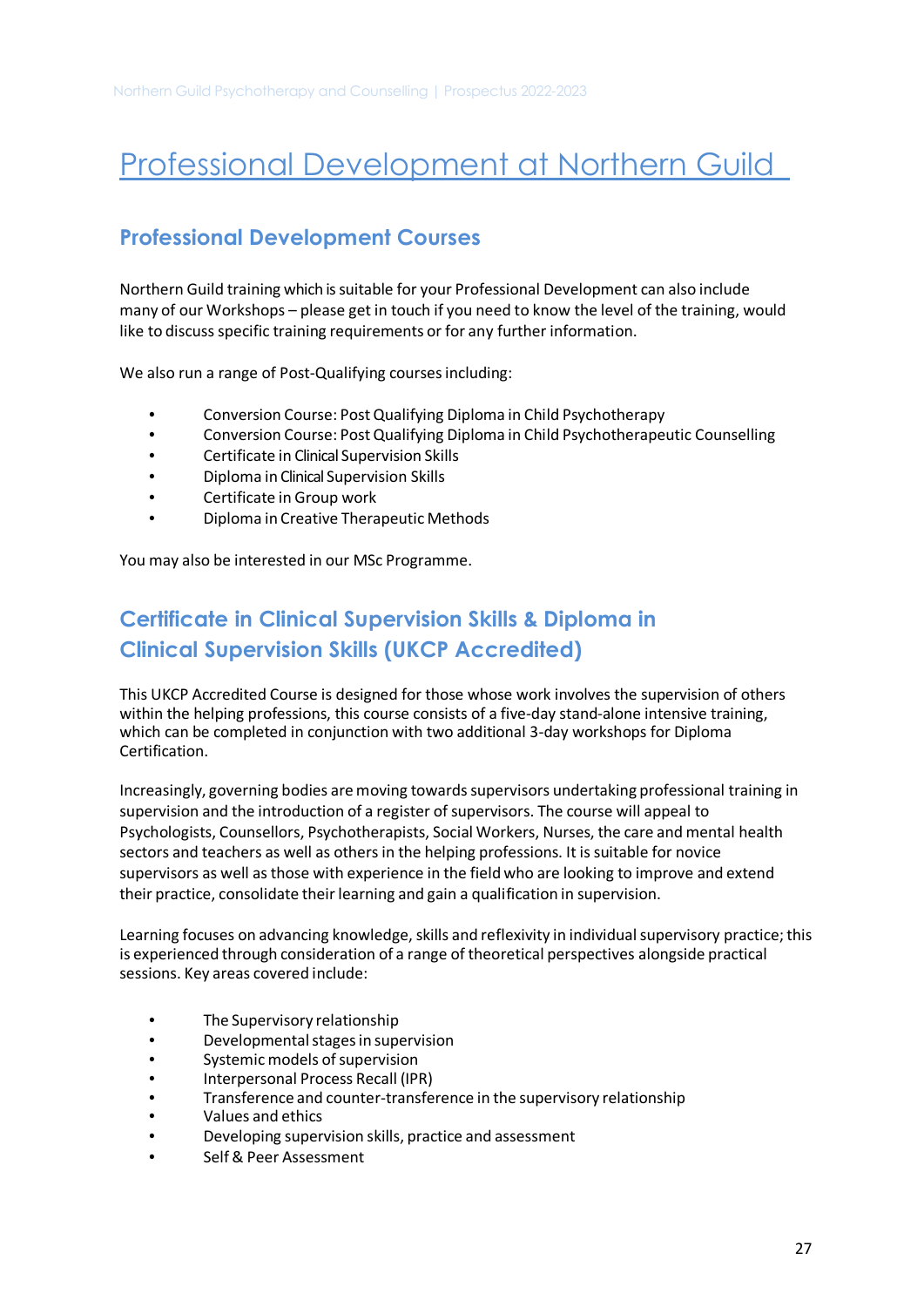The **Certificate in Clinical Supervision Skills** will be awarded on satisfactory completion of the five day July training course (scheduled every other academic year) and this must include a pass in the self & peer assessment of supervision skills.

#### **Diploma in Clinical Supervision Skills**

In order to meet the criteria for the Award of the Diploma in Clinical Supervision Skills, the following must all be satisfactorily met.

- 1. Full attendance of all training modules
- 2. A minimum of 40 hours practice as a supervisor, some of these hours can be accrued via supervised supervision at the Northern Guild if necessary
- 3. A log of your supervision experience
- 4. Attendance at six advanced training days at Northern Guild, scheduled every other academic year.
- 5. Ten hours supervised supervision by a Northern Guild recognised supervisor together with a satisfactory report from that supervisor
- 6. A satisfactory recording of a supervision session of 15 minutes duration
- 7. Satisfactory completion of a 2,000 word paper on supervision in which the philosophy, theory and methodology of supervision are demonstrated
- 8. A report from your supervisor indicating whether or not they endorse your suitability for the Award.

Criteria 2 – 8 must normally be met within 12 months of completing the Certificate course. Extension of submission may be negotiated. Those submitting under an extension will be required to meet any changes to costs for certification.

## <span id="page-27-0"></span>**Skills and Competencies for working with Children & Young People**

The professional bodies for Psychotherapy and Counselling recognise the need for specific competencies as essential for those who work with children and young people. UKCP has already brought in a requirement that all registered psychotherapists and psychotherapeutic counsellors working with children and young people are able to demonstrate that they have such competencies.

To meet the demand for training for those already practising with children and young people who have not been specifically trained or qualified to do so we have developed specific modules to enable therapists trained to work with adults to acquire these competencies. The individual can select the modules they require to top up their CV to bring it up to the new national standards. They will then be eligible for the Certificate/Diploma in Therapeutic Work with Children and Young People.

This training programme is already operating on an individual needs basis. Please contact us for further information, or to be notified when the full course information becomes available.

### **If you want to add to your qualifications so that you can register as a Child Psychotherapist with UKCP then you can apply for our Post Qualifying Diploma in Child Psychotherapy.**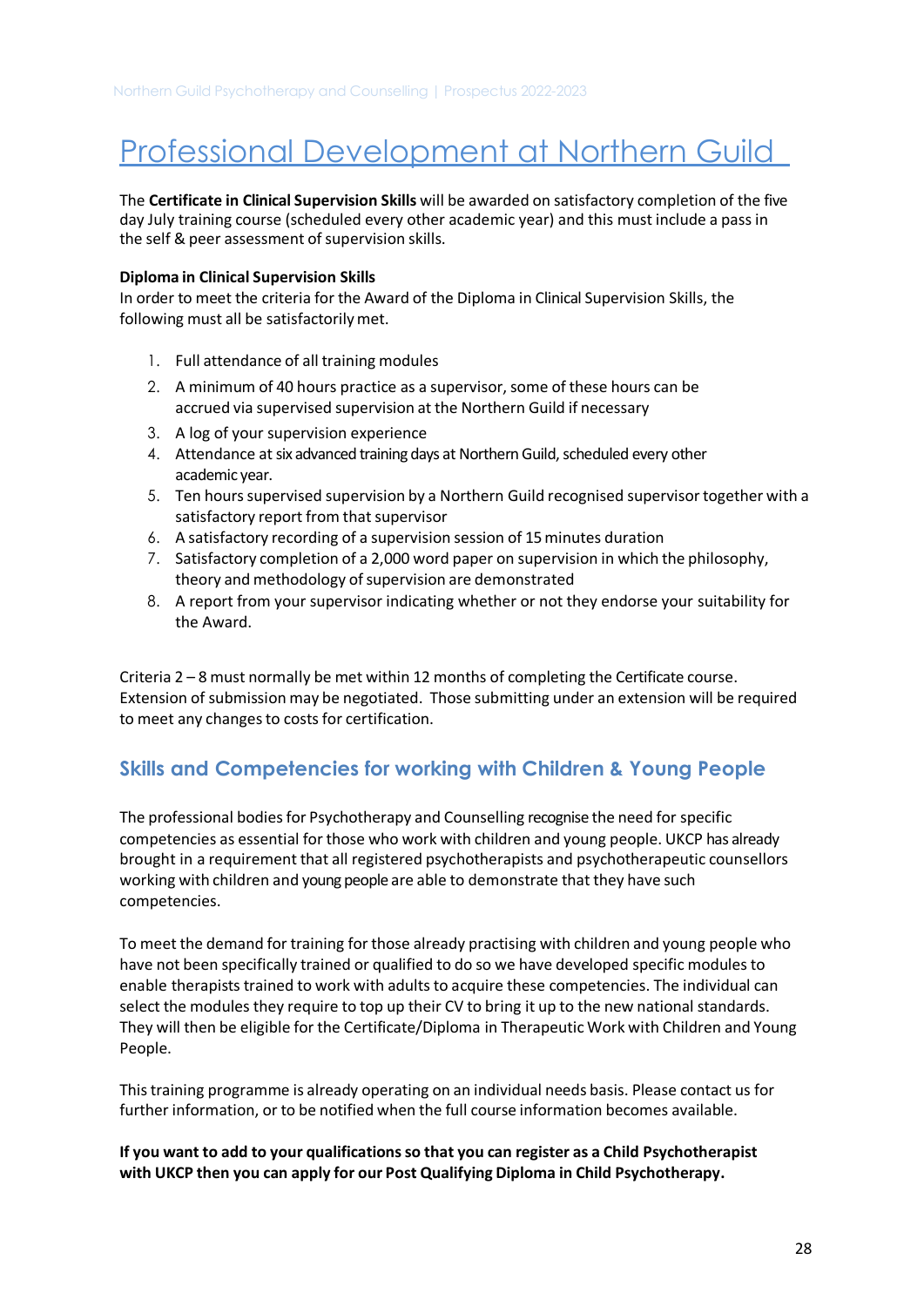## <span id="page-28-0"></span>**Specialist Modules and Seminars**

The list of our courses is regularly updated on ou[r website.](http://www.northernguild.org/) These are often run by our most experienced tutors, and occasionally, external trainers. A list of some of our more popular courses are as follows:

#### **Introduction to Counselling**

Developing counselling skills can be a deeply enriching experience. Listening, communication, body language and reflection are key elements throughout this programme, and learning is through a variety of stimulating, experiential exercises enhanced with rich discussions. This introduction offers an excellent learning experience, whether you wish to gain a sense of whether counselling is right for you as a career choice, or are simply looking to develop more effective ways of understanding and communicating with others.

### **Sand Tray Therapy** (3 days)

Sand Tray therapy is a creative and powerful method for working with children and adults in counselling and psychotherapy - as well as for use in supervision. This thought provoking and practical workshop will provide you with a knowledge and experience of Sand Tray processes and modalities, and offers an insight into how Sand Tray symbolism can be used to access the subconscious mind.

### **Researching Counselling & Psychotherapy** (3 days)

Whether research is new or is already familiar to you, there is a place for you here! This three dav course will look at narrative, numbers and new methodologies; how poems, process and positivism produce pluralism; Carl Roger's core conditions and common therapeutic factors as outcomes; ethics, controversies and the client's voice. This is a three-day course, but it is possible to attend over two days, depending on your requirements.

#### **Story & Metaphor: (3 days).**

Using metaphor in therapy can harness creative and imaginative energy and lead to integration and resolution of even deeply seated difficulties. This introduction offers an opportunity to develop an understanding of the theory of different metaphor techniques, an opportunity to experiment with metaphor and an exploration of the power of metaphor to communicate at a deeper level including how to work with the client's own metaphors.

#### **Imagery** (3 days).

Images convey powerful messages, spoken and unspoken. When we capture the image, we release mental and emotional energy, which can be channelled in a positive way. This course offers an opportunity to learn about the work of Jung, Hillman, Leuner, and Milton Erickson as a base for developing your therapeutic skills in working with imagery.

#### **In-depth Workshop: The Inner Child** (5 days)

Learn how to listen and to respond to the child within us that remains wounded. Throughout this rich, in-depth and experiential workshop you will have the opportunity through theoretical discussions and experiential reflection to return to seek what your inner child missed. You will learn to understand the frozen child, identify distress or trauma in childhood that emerges throughout life, and how to listen and respond to the Inner Child, enabling you to understand yourself - as a child and as an adult - and consequently growing to be a more attuned parent and adult.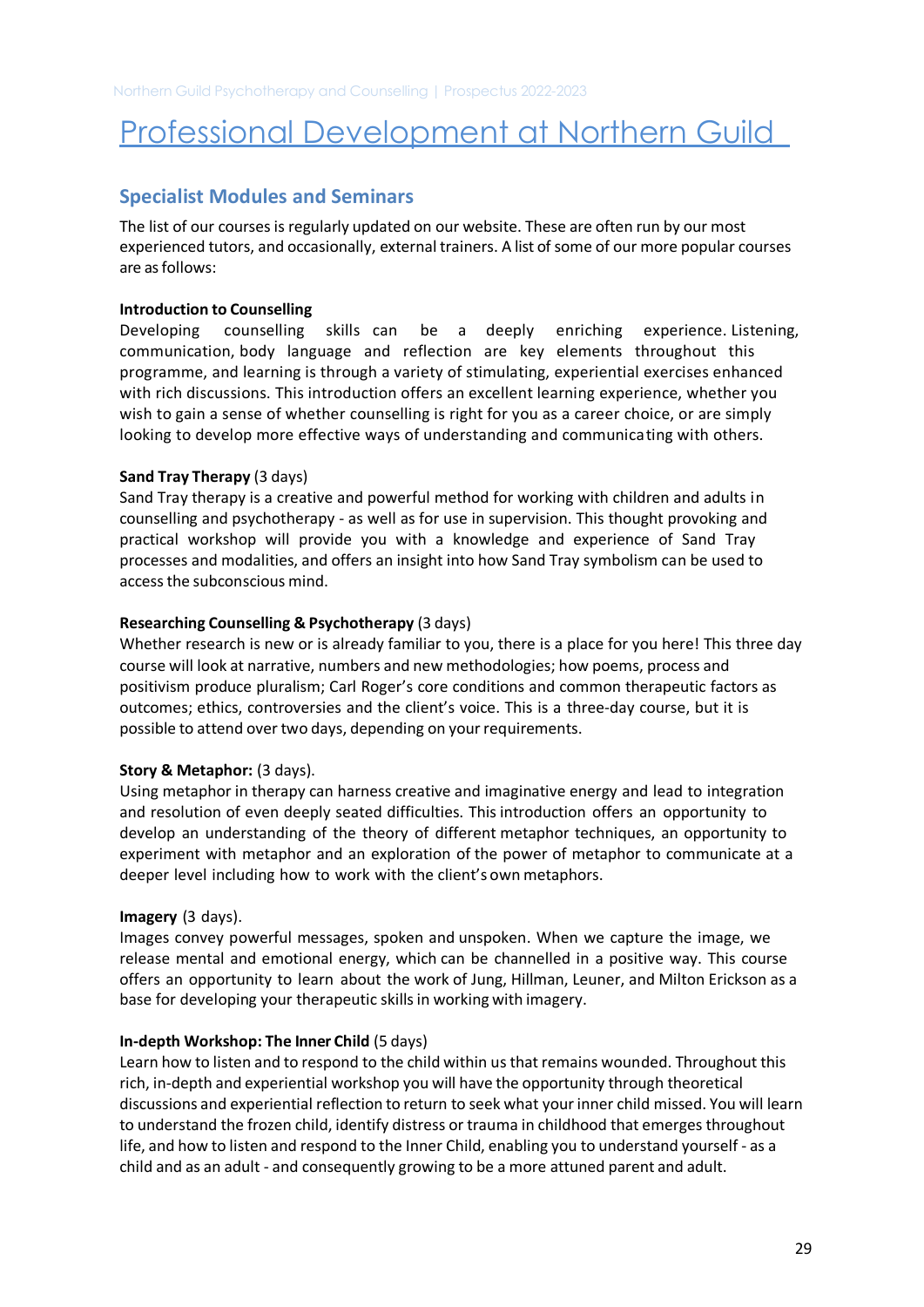## <span id="page-29-1"></span><span id="page-29-0"></span>**Frequently Asked Questions**

### **Q: I don't have any previous counselling experience: do I need to do an introductory course before I apply for a counselling Diploma course?**

**A:** No. Our Foundation year assumes no previous knowledge or experience. Throughout the application process we look at each candidate individually; your personality and natural aptitude may be far better indicators of your suitability for a course than previous study or experience.

### **Q: What's the difference between Counselling and Psychotherapy?**

**A:** There are many similarities between these two psychological 'talking' therapies, and there's no hard and fast answer. Counselling is usually offered for current life situations that are causing difficulty, such as bereavement or other recent traumatic events, work-related stress and problems within a relationship. The aims of the counselling in this case would be to help the client deal with the situation and enable them to restore their normal state of functioning.

Psychotherapy involves working at a greater depth and intensity, usually over a longer period of time. Therapy in this context may look at the underlying emotional issues that affect the client's relationship with the world, with the aim of enabling them to understand the background to their difficulties, make personal changes and exercise different choices that lead to a deeper feeling of well-being.

### **Q: What model of psychotherapy do you teach?**

**A:** At the Northern Guild, we utilise the psychodynamic and relational approach to psychotherapy and counselling. Our model is Humanistic & Integrative, drawing on frameworks such as Transactional Analysis, Psychodynamics and Attachment Theory, together with a client-centered approach integrated into a relational model. The training encompasses emotional, cognitive, psychosomatic and other approaches that address mind, body, emotions and spirit. Students also gain a good grounding in Counselling and Psychotherapy research skills. Throughout all the courses there is an emphasis on the use of imagery, metaphor and the creative therapeutic methods. The latter is at its strongest in the Child training.

### **Q: Who is my course accredited with?**

**A:** Most of our counselling courses are accredited by BACP, UKCP or both and our psychotherapy courses are accredited by UKCP. The Newman University validates the Post Graduate Diploma and MSc in Psychotherapy.

### **Q: Can I continue working full time whilst I study?**

**A:** Our courses are all designed for students who work full time. The majority of our students currently balance the demands of the course with working. By the final year of the Diploma in Psychotherapy, you may find your focus changing as your client work increases. At this point, as the student's role starts to shift towards becoming a professional Counsellor or Psychotherapist, many students opt to move to work part time, often within their existing job.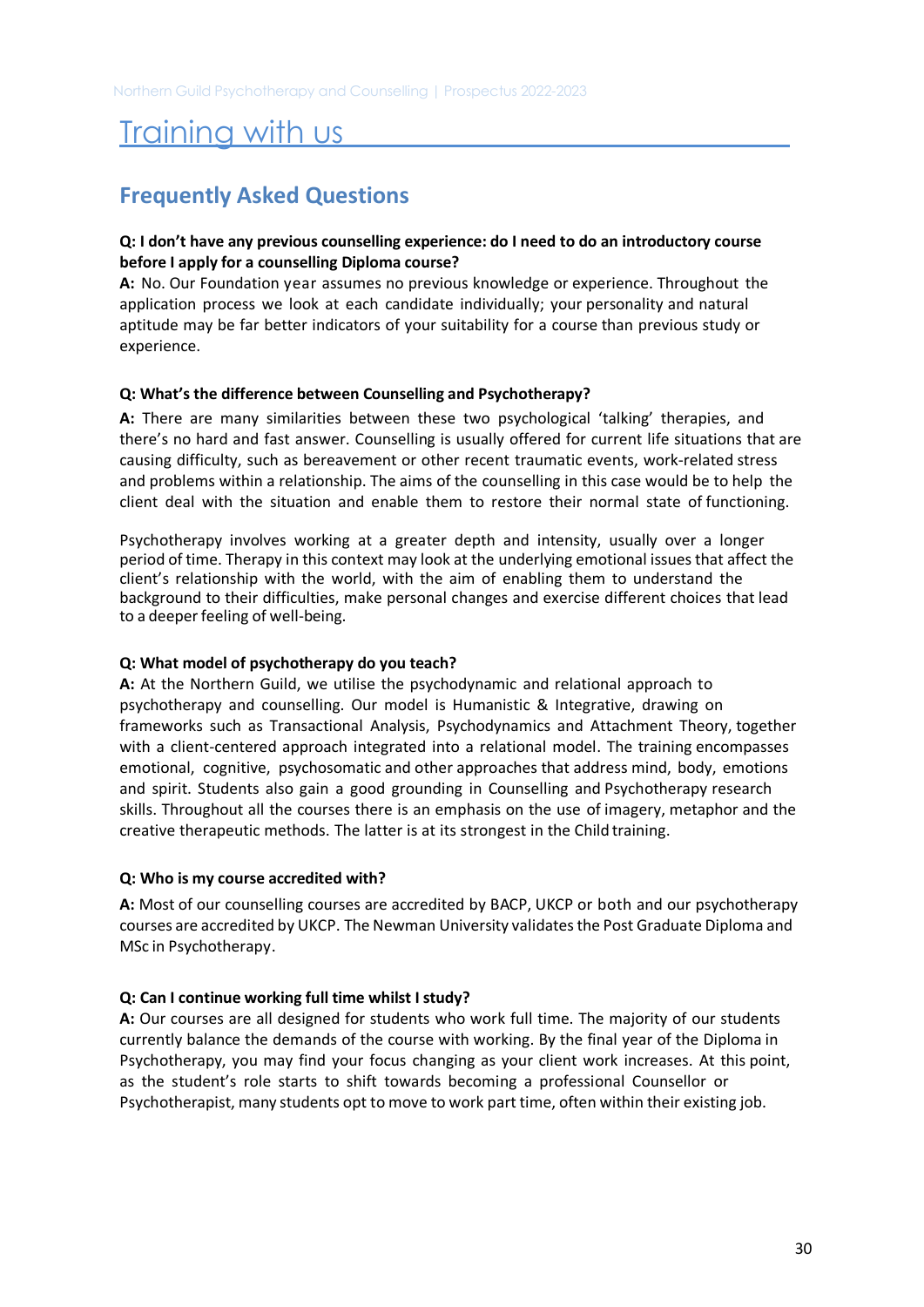### **Q: I'm not sure if I will want to work with children or adults, which course should I take?**

**A:** We support students to the point where they feel they are confident to make a wellinformed decision about whether to take the Child or Adult route to qualification. You are welcome to speak to both our Child and Adults course tutors to discuss your requirements and to clarify the different options and courses. It is possible to take a conversion course to add a child or adult qualification to the initial one. For the full requirements of this conversion pathway, please get in touch with us.

In practical terms, both our Adult and Child students have found successful placements and careers within the voluntary, NHS, education and other statutory settings.

### **Q: Will I get work at the end of the course? What kinds of jobs are out there?**

**A:** A vocational course is an investment in your career and your future, so it's wise to think ahead and look at where and how you want to end up working. Take a look at our **Careers** section below to see ideas of the diverse career routes available and where to look to research the job market.

### **Q: Can I get help with the course fees?**

**A:** The Northern Guild is an independent training organisation, and we keep the costs as low as we can. We do not charge interest to those who wish to pay in regular installments. We accept payments from a student's employer, from a member of a student's family or from other individuals or organisations who are providing funding.

### **Q: I live some distance away and need to know what the additional attendance requirements are outside of the training weekends to plan my time and travel commitments.**

**A:** This depends on the route you are taking and can vary from course to course. Please contact us for further information as we do offer some flexibility here. We have several students who live in the South of England, Scotland, Wales and Northern Ireland and they travel to us on a monthly basis.

### **Q: I'm on a counselling course elsewhere and want to transfer to the Northern Guild. Do I need to start training in year 1 again?**

**A**: If your current course meets the Recognition of Prior Learning (RPL) criteria, or you have other suitable learning, you may be able to get parts of the training accredited through RPL. Although Northern Guild does not award RPL toward a BACP accredited qualification, it does accept applications for our UKCP accredited training routes. Please note that UKCP restrict the amount of RPL that can be offered.

### **Q: What is the difference between BACP and UKCP?**

**A:** The United Kingdom Council for Psychotherapy (UKCP) and the British Association for Counselling and Psychotherapy (BACP) are professional bodies holding registers of counsellors and psychotherapists. Historically the UKCP has been the professional body for psychotherapists and the BACP the professional body for counselling. However, both organisations now offer professional support and accreditation to both disciplines. Each organisation is structured somewhat differently and both provide a range of services to members including an official register of practitioners. Most of our counselling courses are accredited by both BACP and UKCP and our psychotherapy courses are accredited by UKCP. Further information about each organisation can be found on their websites.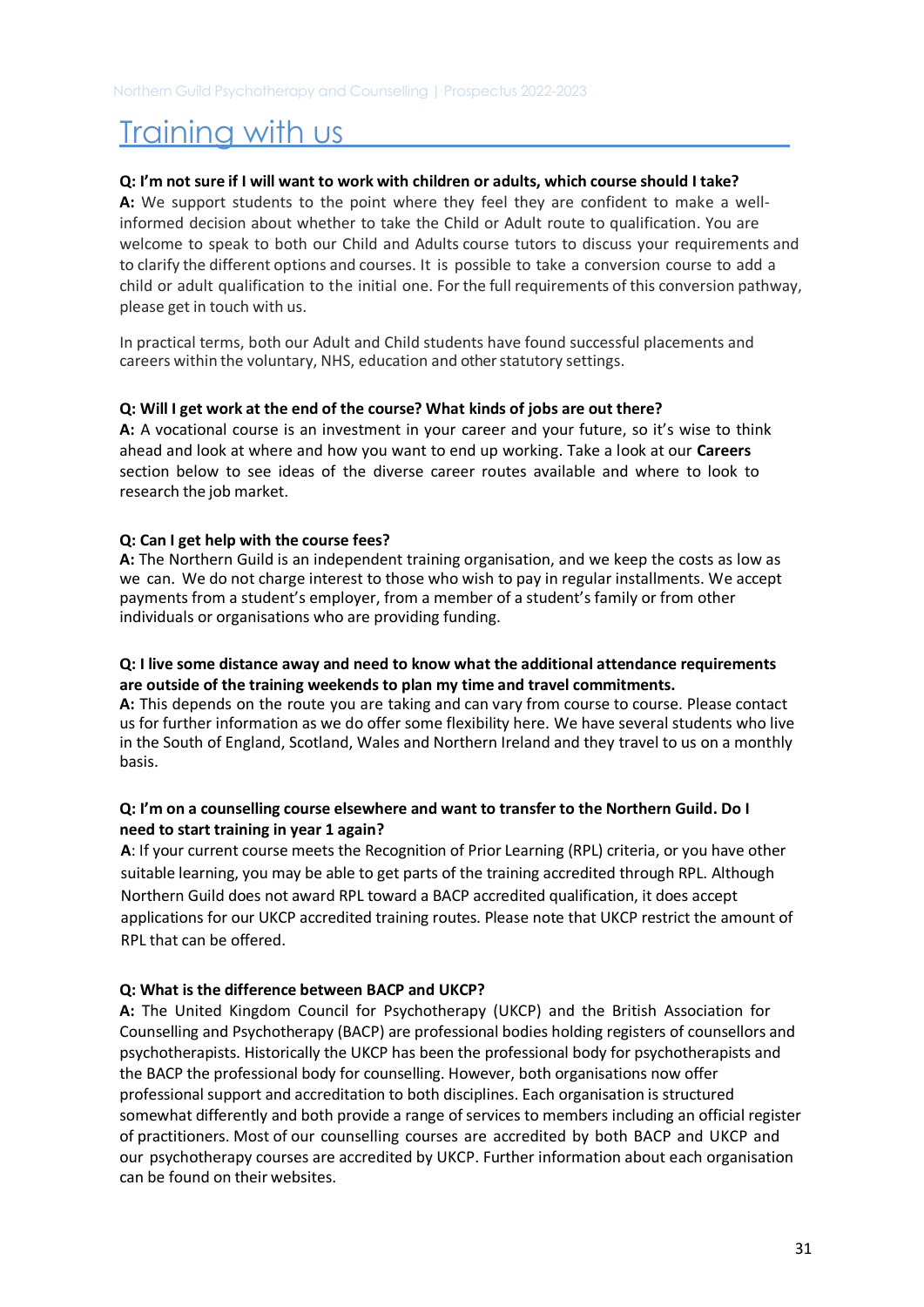### **Q: Who should I register with (BACP or UKCP)?**

**A:** This depends on your choice of course and is also a matter of personal preference, however you will have opportunities to discuss this in more depth as you progress through your training, which will then enable you to be able to make an informed decision.

### **Q: Which of the two (UKCP or BACP) are more widely acknowledged in the NHS and outside of private practice?**

**A:** Historically BACP is most widely recognised as a professional body for counselling and UKCP as professional body for psychotherapy. This is changing as statutory and voluntary organisations become more aware of the convergences between the two bodies.

### **Q: What levels of training do your courses correspond to?**

**A:** The Diploma in Psychotherapeutic Counselling is at Level 5/6 whereas the Diploma in Psychotherapy is at Level 7.

### **Q: When do your courses start and when should I apply?**

**A:** Our courses currently start at the beginning of the academic year, in September or October. You can apply at any time but we **strongly recommend** that you apply earlier enough to secure your place on the course. We usually begin conducting interviews in January.

#### **Q: Can I complete the counselling / clinical practice element of the course in my local area?**

**A:** Yes you can if it is available in your area, although all such practice must be completed within the United Kingdom (UK). This is in order to ensure compliance with the terms of our insurance arrangements.

### **Q: Will any of the training be taught online?**

**A:** Yes it is highly likely that some of the course will be taught online. The Pandemic and technological advances have meant that online training has already taken place at Northern Guild. The rules and regulations around online training are continuing to evolve and it is anticipated that there will be ongoing changes to the guidelines over the next few years. The current expectation is that a specific proportion of training will be completed online.

### **Q: How much of the course do I need to attend?**

**A:** The course is divided into several broad areas of training as follows: Core Training Evenings or Weekends, Specialist Modules / Workshops, your placements (practice), supervision of practice, training therapy and some other miscellaneous elements which are particular to your chosen course. From  $1<sup>st</sup>$  September 2022, the minimum attendance requirement for core training is 80% and for everything else it is 100%. Opportunities to catch up on missed sessions are available in later years. It is recommended that you attend 100% of the whole course because we believe that this gives you the best opportunity to succeed in your Final Assessments.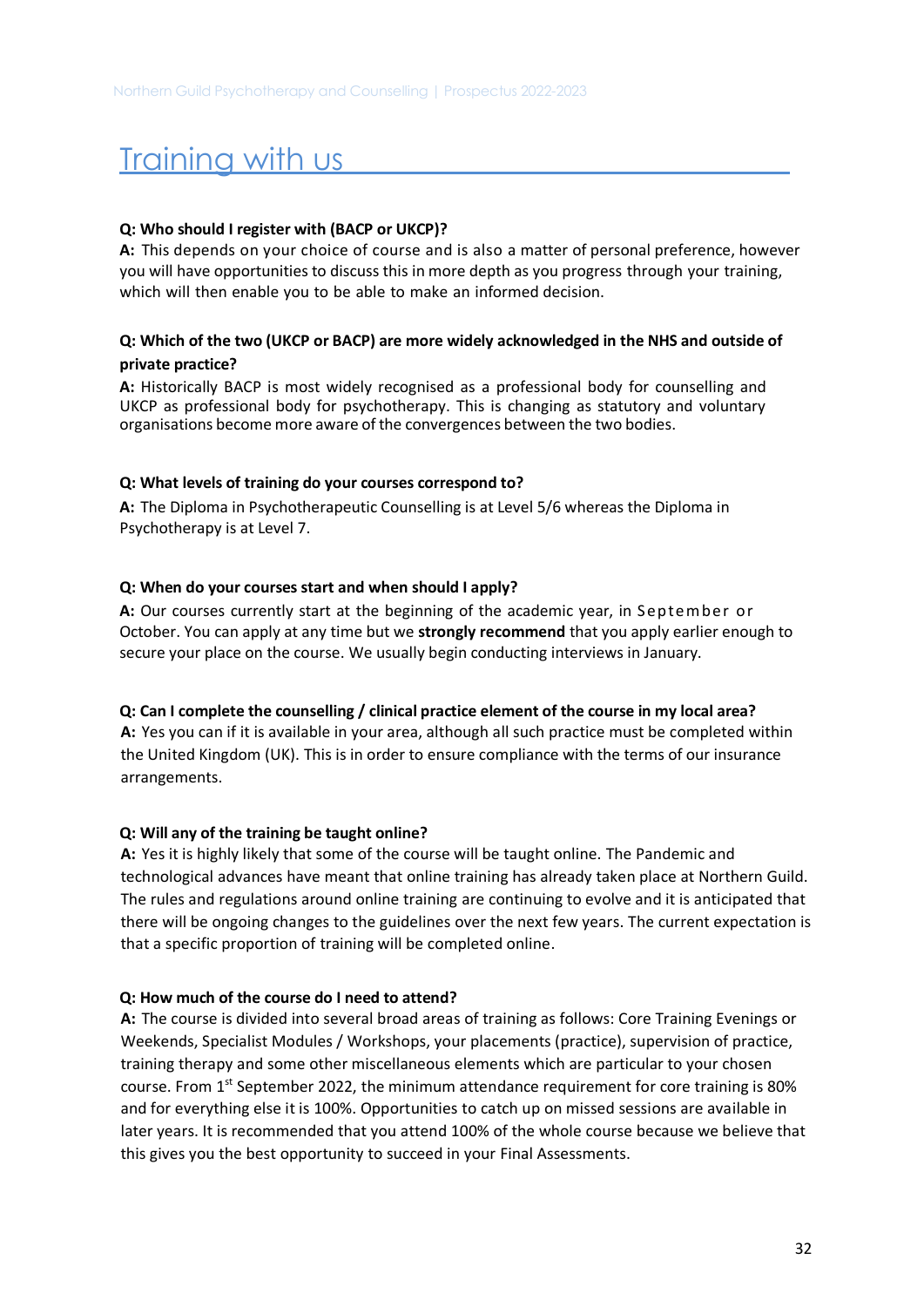### **Q: Can I study with Northern Guild if I live abroad?**

**A:** Yes if you have residency status here in the UK. However, Northern Guild is not able to become a licensed Government sponsor for tier 4 student visas, so, overseas students will be required to establish the right to live and study in the UK through another means, (such as the skilled worker visa). You will also need to be able to speak, read, write and understand English. All counselling or clinical practice must be completed in the UK.



## <span id="page-32-0"></span>**Accreditation**

Our professional Diploma courses can lead to registration with the principal UK governing bodies. The Diploma in P sychotherapeutic Counselling course is accredited by BACP (British Association for Counselling & Psychotherapy) and UKCP (United Kingdom Council for Psychotherapy). The same applies to the Diploma in Psychotherapeutic Counselling with Children & Young People course, **the first BACP accredited child specialist course in the North East**. Our Psychotherapy and our Psychotherapeutic Counselling Diplomas, both Adult & Child specialisms, are accredited by UKCP. These professional bodies ensure our training programmes meet the highest standards of training, are regularly monitored and updated, and are submitted for re-accreditation on a five-yearly basis. You can find out more about these organisations and their training standards by visiting their websites.

## <span id="page-32-1"></span>**Professional Registration**

As a leading UK training organisation, our courses are designed to ensure that many graduates become eligible to be listed on the main professional registers of BACP and/or UKCP. Both registers are part of the Accredited Voluntary Registers (AVR) scheme set up by the Department of Health and administered by the independent Professional Standards Authority (PSA – se[e www.professionalstandards.org.uk\)](http://www.professionalstandards.org.uk/), accountable to Government. You can be assured that by choosing an accredited course you demonstrate to employers and private clients that your training meets a high standard which is nationally recognised, and that you adhere to organisational codes of ethics and professional conduct, and have demonstrated a capacity for 'independent, competent, ethical practice.

On successful completion of the full training and on meeting all requirements such as clinical practice, supervision and personal therapy, students are then able to apply to the appropriate body to be entered onto their register of professionals. The Northern Guild is a professional training body and an Organisational Member of both BACP and UKCP. Throughout their training, psychotherapy students must maintain membership of Northern Guild and conduct themselves within the professional guidelines laid out in the Codes of Ethics and Codes of Practice.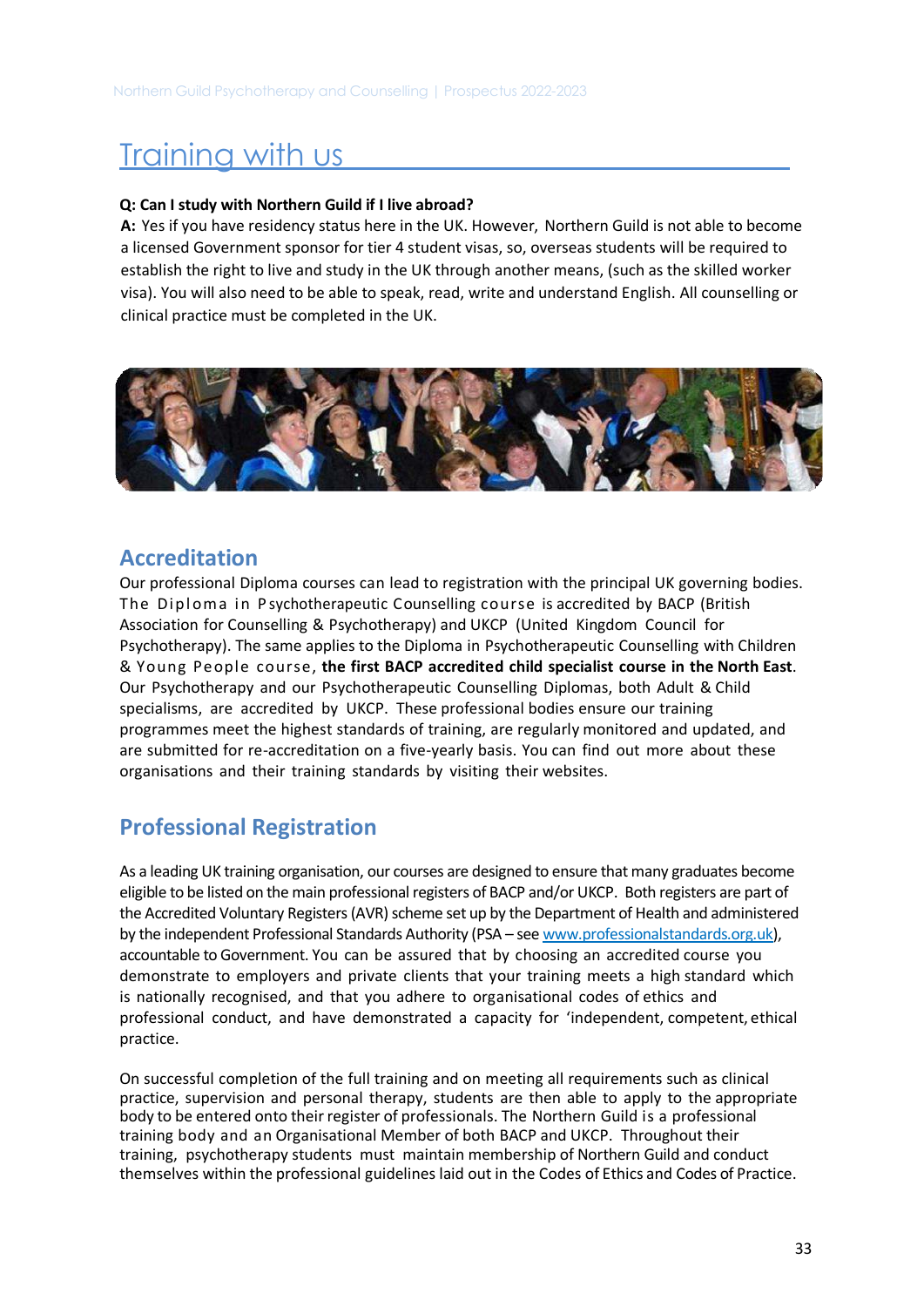All counselling trainees must become student members of BACP within the first two months of starting their course so that ethical compliance is with BACP.

The Northern Guild holds organisational membership of the following professional bodies:

- United Kingdom Council for Psychotherapy
- British Association for Counselling & Psychotherapy
- Humanistic & Integrative Psychotherapy College of UKCP
- Psychotherapeutic Counselling & Intersubjective Psychotherapy College of UKCP
- College for Children & Young People UKCP
- European Association of Counselling

### <span id="page-33-0"></span>**Careers**

Training as a Counsellor or Psychotherapist can be a very enriching experience. It is also a significant undertaking, and it makes sense to research the types of options that may be available to you after successful completion of your training.

Advice and background information on Counselling and Psychotherapy are available in several places online, as well as more detailed advice on careers and job searches. Graduate careers website "Prospects" gives an overview of both Psychotherapy and Counselling careers, as does the Government careers website and the NHS Careers pages – these resources are particularly helpful for those unfamiliar with the profession.

The United Kingdom Council for Psychotherapy (UKCP) and the British Association of Counselling & Psychotherapy (BACP) both have more detailed information about training, and BACP has an excellent student area on their website.

In terms of employment opportunities, students can find work in the independent, statutory and voluntary sectors, and many Counsellors and Psychotherapists take a 'portfolio approach' to their work, combining several different areas. Take a look at the Careers Profile to see how one of our graduates uses this approach.

The three sectors are outlined below - for an idea of what the current opportunities are in each area; take a look through some of the job pages of the websites and journals listed beneath them:

#### **Statutory Sector**

This sector includes the NHS, a major employer for Psychotherapy and Counselling related work, which may be in community-based clinics, in-patient areas of hospitals or GP surgeries as well as in a variety of other settings, often as part of a multi-disciplinary team. During your training you will build strong links with GP surgeries as your main placement provider, this will give you a sound overview of job opportunities within the NHS. Other areas within this sector include police and prison services, student health services, social services departments and on the IAPT programme (Improving Access to Psychological Therapies).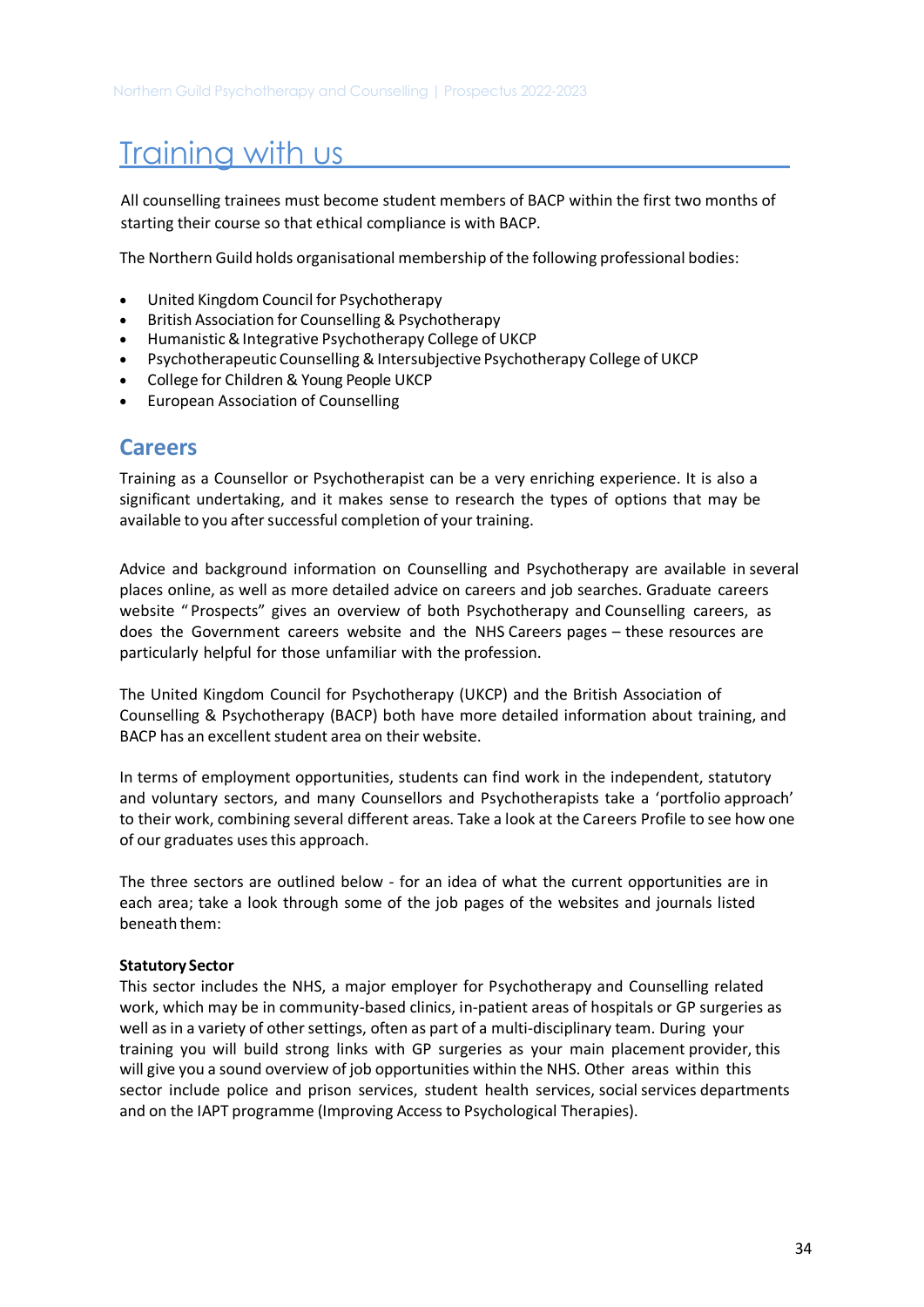### **Voluntary Sector**

It is likely that you will have built up links within the voluntary sector during your training, as many students take a placement with one of the charities and NGO's within the region at some point. These include organisations such as Mind, Barnardo's, Hospices and WHAC (Women's Health Advice Centre). As well as the individual organisation's websites, jobs may also be advertised in The Guardian and on the BACP online jobs database (available only to members/student members).

#### **Independent Sector**

This sector includes, but is by no means limited to, private practice, which students may have already started building up before the completion of their studies and full registration as a Counsellor or Psychotherapist. As a therapist in private practice they may receive referrals from GP's, BUPA, Employee Assistance Programmes and solicitors as well as self-referrals. Other avenues of paid work include freelance work for private health organisations, insurance companies and the courts and legal system.

## <span id="page-34-0"></span>**Career Profile**

Sarah P is a fully qualified professional and accredited psychotherapist. Before deciding to become a counsellor and psychotherapist she was working as a Marketing Manager in a local business.

*"Becoming a psychotherapist was the best decision I could have made. The training with Northern Guild has been deeply enriching on a personal level, and the courses and support of the Northern Guild team of tutors, supervisors and therapists helped me to identify and develop so many skills that had up until that point, largely remained hidden. Consequently, this has opened up a wealth of diverse and fulfilling career opportunities."*

Her pathway to becoming a UKCP Registered Integrative Psychotherapist at the Northern Guild was as follows:

- 1) Diploma in Psychotherapeutic Counselling
- 2) Internship at Northern Guild
- 3) Postgraduate Diploma in Psychotherapy
- 4) MSc in Integrative Psychotherapy
- 5) Certificate in Group Work

Sarah now works as a Freelance Psychotherapist, as a Psychotherapist for a National Charity, as a teacher and as a supervisor.

## <span id="page-34-1"></span>**Funding**

The main source of funding is our interest free payment programme. This allows trainees to spread their fees over a period of time without any interest being paid.

We also accept payments from the employers, families and friends of those wishing to study at Northern Guild.

 Northern Guild is also associated with UKCP which runs a Trainee Bursary Scheme from time to time.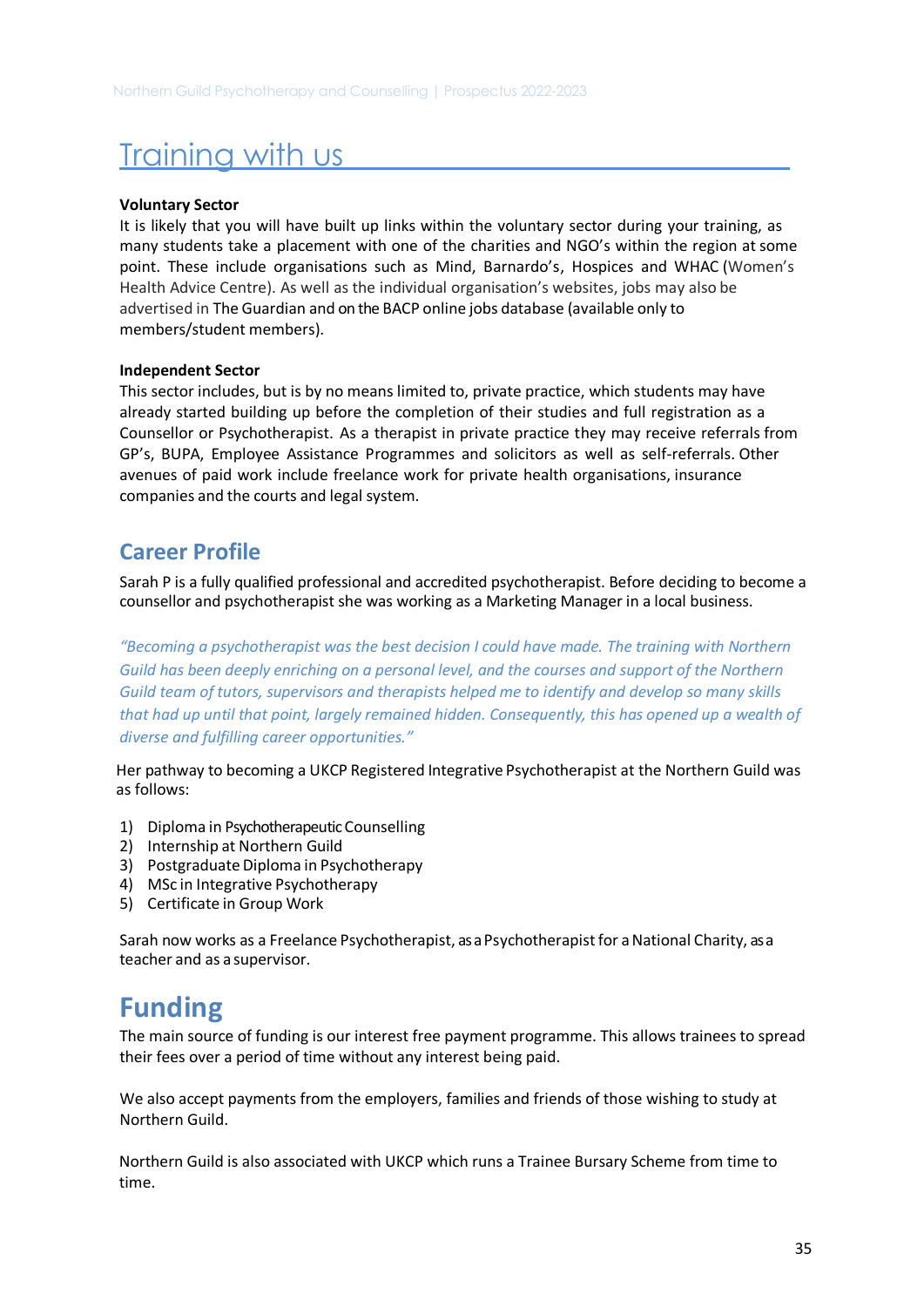Some small grants may also be available from The Educational Grants Advisory Service (part of Family Action). The British Association for Counselling and Psychotherapy (BACP) offer a limited number of Hoxter Educational Bursaries of up to £500 each year however, only students on our BACP accredited courses are eligible to apply.

## <span id="page-35-0"></span>About us

## <span id="page-35-1"></span>**Statement of Equality and Diversity**

The Northern Guild for Psychotherapy and Counselling respects the dignity and individuality of all our stakeholders, these include:

- Service users
- Teaching professionals
- Clinical team
- Administrative and clerical teams
- Cleaning team
- Partner agencies
- Employed professionals and self-employed workers
- Applicants
- **Visitors**

At the heart of our ethos, is our respect for the integrity of the individual. Mindful of the psychological impact of social exclusion, and to ensure that practically we *'do what we say'*, The Northern Guild seeks to be aware of and address the needs of all employed and selfemployed workers, service users, applicants, partners and visitors, and show due regard to those with protected characteristics including race, sexual orientation, religion or belief, marriage and civil partnership, pregnancy and maternity, age, disability, gender reassignment, and gender. We aim to promote an inclusive community, which enables access for all to personal development and growth. In accordance with the Equality Act 2010 we do not tolerate direct discrimination on the grounds of one or more protected characteristics, or discrimination by association or perception. We also take measures to identify and eliminate instances of indirect discrimination from our policies, procedures and practices.

We will actively prevent victimisation of any individual who chooses to exert their legal rights in line with the Equality Act 2010.

This statement is actively supported through our admissions policy, qualifications procedures, operational policy, committee infrastructure, training materials, handbook, client evaluation and community meetings for students where we positively encourage feedback and implement recommendations in the spirit of continuous improvement.

Following developments in equality legislation nationally, we are guided by models of best practice and through our accrediting organisations, UKCP and BACP.

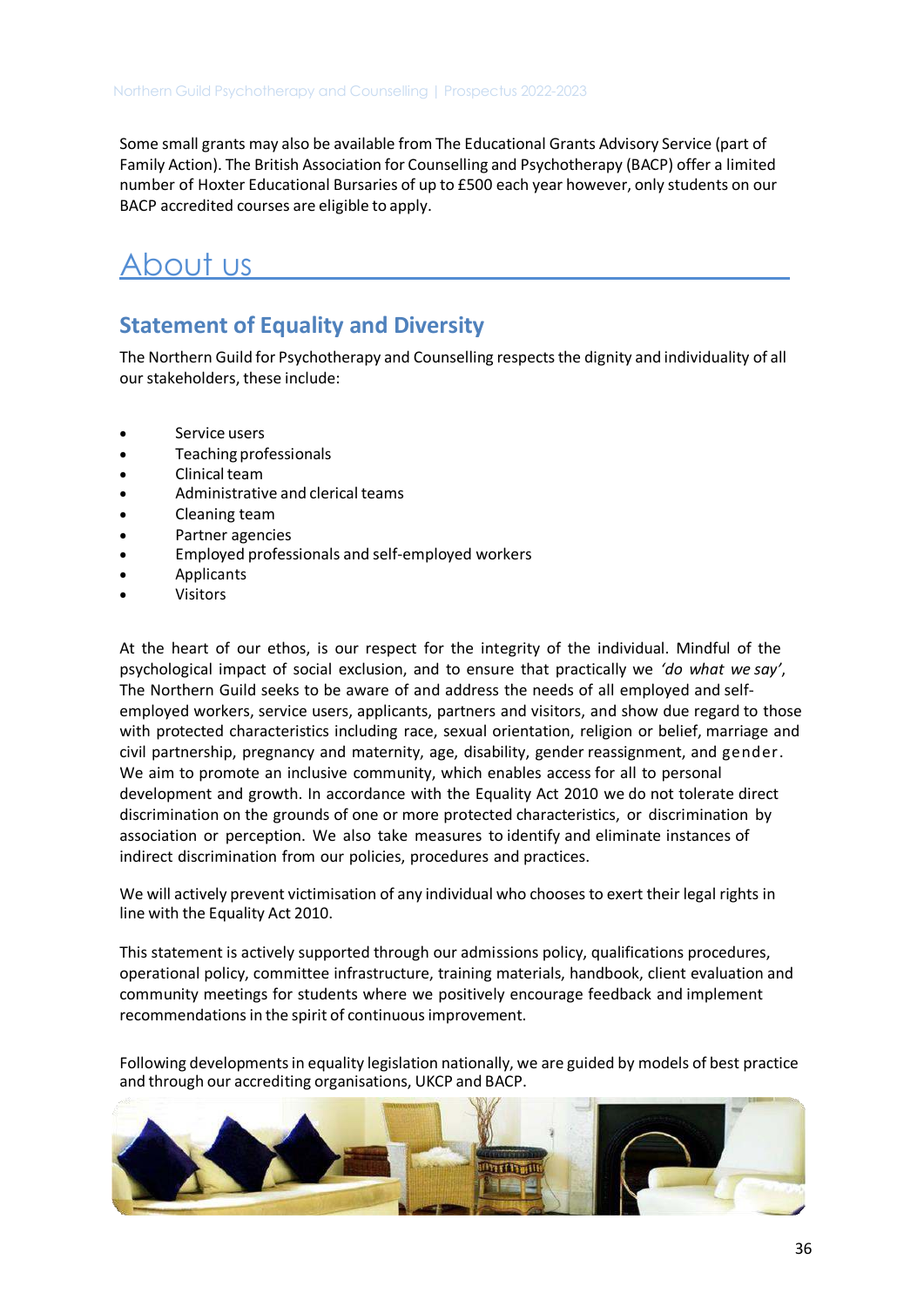## <span id="page-36-0"></span>About us

## **Our Training**

Students initially learn to use the Psychodynamic and relational model of Transactional Analysis alongside other core Humanistic theoretical approaches to their work. They will gradually assimilate knowledge, skills and techniques that will facilitate their development as counsellors or psychotherapists. These include aspects of child and adult development, neuroscience, attachment theory, and ethics, normal and psychopathological states of health.

Progress is assessed by a variety of means, and you will learn to present your developing ideas and skills in written format, group situations and through case presentations of your clinical practice. All assessments involve application to actual practice and are therefore alive and stimulating rather than dry pieces of work.

## <span id="page-36-1"></span>**Our Training Professionals**

Jennie McNamara and Christine Lister-Ford are the original company founders; both are UKCP Honorary Fellows and registered Psychotherapists. Christine is author of the acclaimed 'Skills in Transactional Analysis Counselling & Psychotherapy', is former vice chair of the UKCP, and for over twenty years has sat on numerous national and international committees, leading developments within the profession.

Jennie was actively involved with the UKCP College for Children & Young People (CCYP) and is a former Chair. Her other previous roles included being President of the European Association for Counselling (EAC), Chair of the UKCP Faculty for the Psychological Health of Children and being a member of the UKCP Board of Trustees.

Both Jennie and Christine are also Independent Consultant Psychotherapists, and act as independent experts to the Child & Family Courts as well as continuing to maintain their respective clinical practices for over thirty-five years.

Emily Suggett, Director of Child Services, has extensive experience of working with children and young people. A UKCP registered Psychotherapist, she works closely with the College for Children & Young People (CCYP) Training Standards Committee of UKCP. Emily is continuing to expand her role within Northern Guild and is acquiring many new skills as she does so.

Sarah Hamlyn is a specialist in Standards, Professional Registration and Accreditation. She is Involved in the development of training standards at a national level. Sarah is Chair of the UKCP Psychotherapeutic Counselling Training Standards Committee. Alongside Christine and Jennie she developed the Northern Guild's MSc programme and maintains links with Newman University, the Humanistic and Integrative College of UKCP and BACP to both influence and respond to professional and academic requirements relating to training and registration.